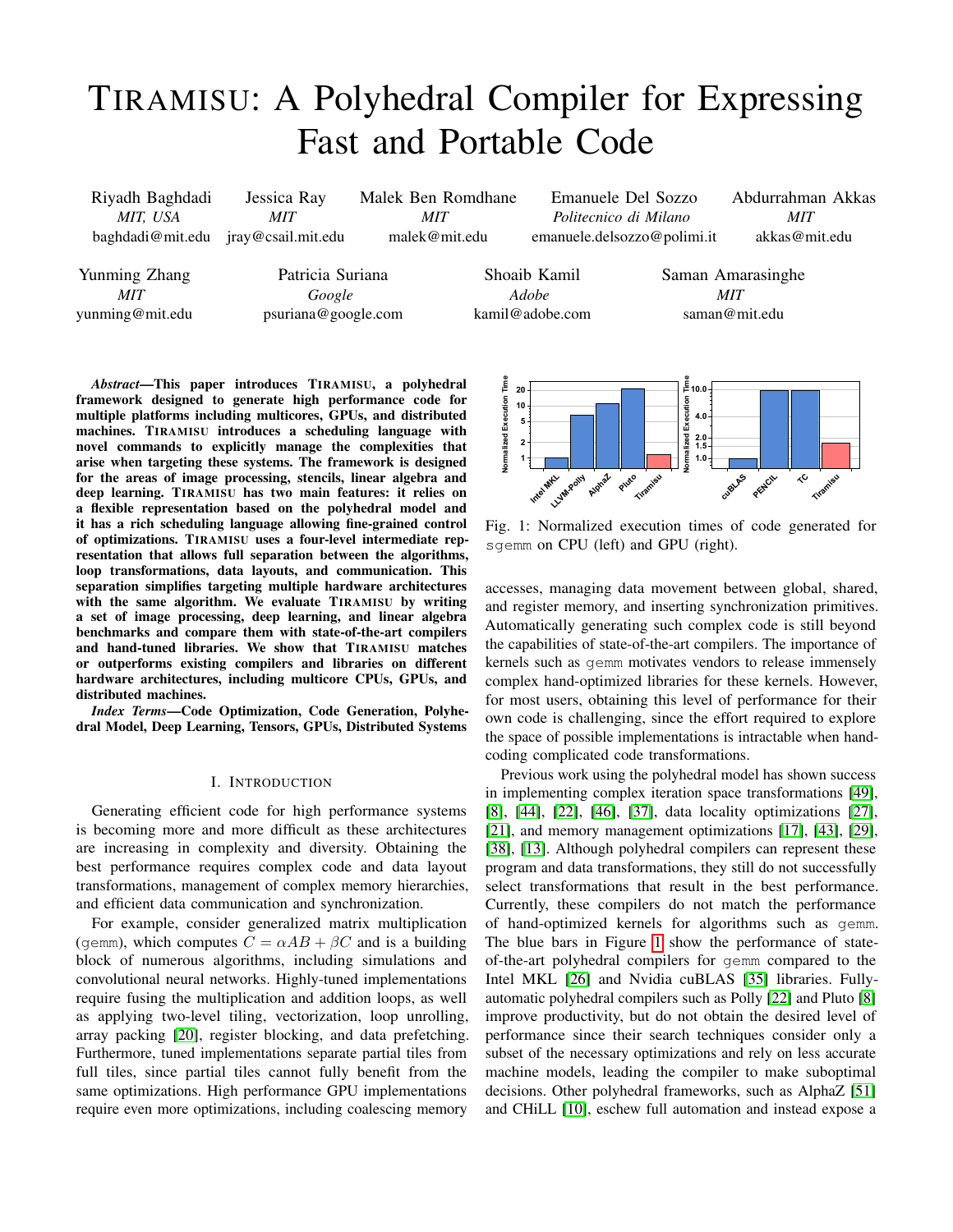*scheduling language* that enables users to productively explore the space of possible transformations. While these frameworks achieve better performance, their scheduling languages are not designed to target distributed systems. For example, they do not allow the user to partition computations, send data across nodes, or insert required synchronization.

In this paper, we introduce  $TIRAMISU<sup>1</sup>$  $TIRAMISU<sup>1</sup>$  $TIRAMISU<sup>1</sup>$ , a polyhedral compiler with a scheduling language featuring *novel commands for targeting multiple high performance architectures*. TIRAMISU is well-suited for implementing data parallel algorithms (loop nests manipulating arrays). It takes a high level representation of the program (a pure algorithm and a set of scheduling commands), applies the necessary code transformations, and generates highly-optimized code for the target architecture. In addition to scheduling commands for loop and datalayout transformations, the TIRAMISU scheduling language introduces novel commands for explicit communication and synchronization, and for mapping buffers to different memory hierarchies. In order to simplify the implementation of the scheduling language, TIRAMISU explicitly divides the intermediate representation into four layers designed to hide the complexity and large variety of execution platforms by separating the architecture-independent algorithm from code transformations, data layout, and communication. TIRAMISU targets multicore CPUs, CUDA GPUs, distributed architectures, and FPGA. This paper presents the first three backends while Del Sozzo et al. [\[14\]](#page-11-3) describe an FPGA backend.

The use of a scheduling language has been shown effective for generating efficient code by multiple compilers including CHiLL, AlphaZ, and Halide [\[39\]](#page-12-15), [\[40\]](#page-12-16). In comparison with Halide in particular, not only does TIRAMISU introduce novel scheduling extensions, TIRAMISU fundamentally differs in that it relies on the expressive polyhedral representation instead of the interval-based representation used by Halide. This allows TIRAMISU to naturally express non-rectangular iteration spaces, to support programs with cyclic data-flow graphs, and to apply any affine transformation (including iteration space skewing), all of which are not naturally expressible in Halide.

This paper makes the following contributions:

- We introduce a polyhedral compiler with a scheduling language that features *novel commands for controlling data communication, synchronization, and for mapping to different memory hierarchies*. These extensions enable targeting multiple high-performance architectures including multicore CPUs, GPUs, and distributed machines.
- We explicitly divide the intermediate representation into four layers to simplify the implementation of the scheduling language. The four-layer IR separates the algorithm from code transformations and data-layout transformations, allowing for portability and simplifying the composition of architecture-specific lowering transformations.
- We evaluate TIRAMISU on a set of deep learning and linear algebra kernels and show that TIRAMISU can generate efficient code that outperforms Intel MKL by up to

<span id="page-1-0"></span><sup>1</sup><http://tiramisu-compiler.org/>

 $2.3\times$ . We also evaluate TIRAMISU on a set of image processing benchmarks and show that TIRAMISU matches or outperforms state-of-the-art compilers on different hardware architectures, including multicore CPUs, GPUs, and distributed machines.

## II. RELATED WORK

*a) Polyhedral compilers with automatic scheduling:* Polyhedral compilers such as PENCIL [\[4\]](#page-11-4), [\[3\]](#page-11-5), Pluto [\[8\]](#page-11-0), Polly [\[22\]](#page-12-3), Tensor Comprehensions [\[46\]](#page-12-4), and PolyMage [\[34\]](#page-12-17) are fully automatic. Some of them are designed for specific domains (such as Tensor Comprehensions and PolyMage), while Pluto, PENCIL, and Polly are more general. While fully automatic compilers provide productivity, they may not always obtain the best performance. This suboptimal performance is due to several reasons: first, these compilers do not implement some key optimizations such as array packing [\[20\]](#page-12-0), register blocking, data prefetching, and asynchronous communication (which are all supported by TIRAMISU); second, they do not have a precise cost-model to decide which optimizations are profitable. For example, the Pluto [\[8\]](#page-11-0) automatic scheduling algorithm (used in Pluto, PENCIL and Polly) tries to minimize the distance between producer and consumer statements while maximizing outermost parallelism, but it does not consider data layout, redundant computations, or the complexity of the control of the generated code. Instead of fully automatic scheduling, TIRAMISU relies on a set of scheduling commands, giving the user full control over scheduling.

Polyhedral frameworks proposed by Amarasinghe et al. [\[1\]](#page-11-6) and Bondhugula et al. [\[7\]](#page-11-7) address the problem of automatic code generation for distributed systems. Instead of being fully automatic, TIRAMISU relies on the user to provide scheduling commands to control choices in the generated code (synchronous/asynchronous communication, the granularity of communication, buffer sizes, when to send and receive, cost of communication versus re-computation, etc.).

*b) Polyhedral compilers with a scheduling language:* AlphaZ [\[51\]](#page-12-14), CHiLL [\[10\]](#page-11-2), [\[24\]](#page-12-18) and URUK [\[19\]](#page-12-19) are polyhedral frameworks developed to allow users to express high-level transformations using scheduling commands. Since these frameworks are polyhedral, they can express any affine transformation. However, their scheduling languages do not target distributed architectures. In contrast, TIRAMISU features scheduling commands for partitioning computations (for distributed systems), synchronization and distribution of data across nodes. The first four columns of Table [I](#page-2-0) compare between TIRAMISU and three representative polyhedral frameworks.

*c) Non-polyhedral compilers with a scheduling language:* Halide [\[39\]](#page-12-15) is an image processing DSL with a scheduling language that uses intervals to represent iteration spaces instead of the polyhedral model. This limits the expressiveness of Halide. For example, unlike TIRAMISU, Halide cannot naturally represent non-rectangular iteration spaces, and this is the reason why distributed Halide [\[15\]](#page-11-8) over-approximates the amount of data to communicate (send and receive) when generating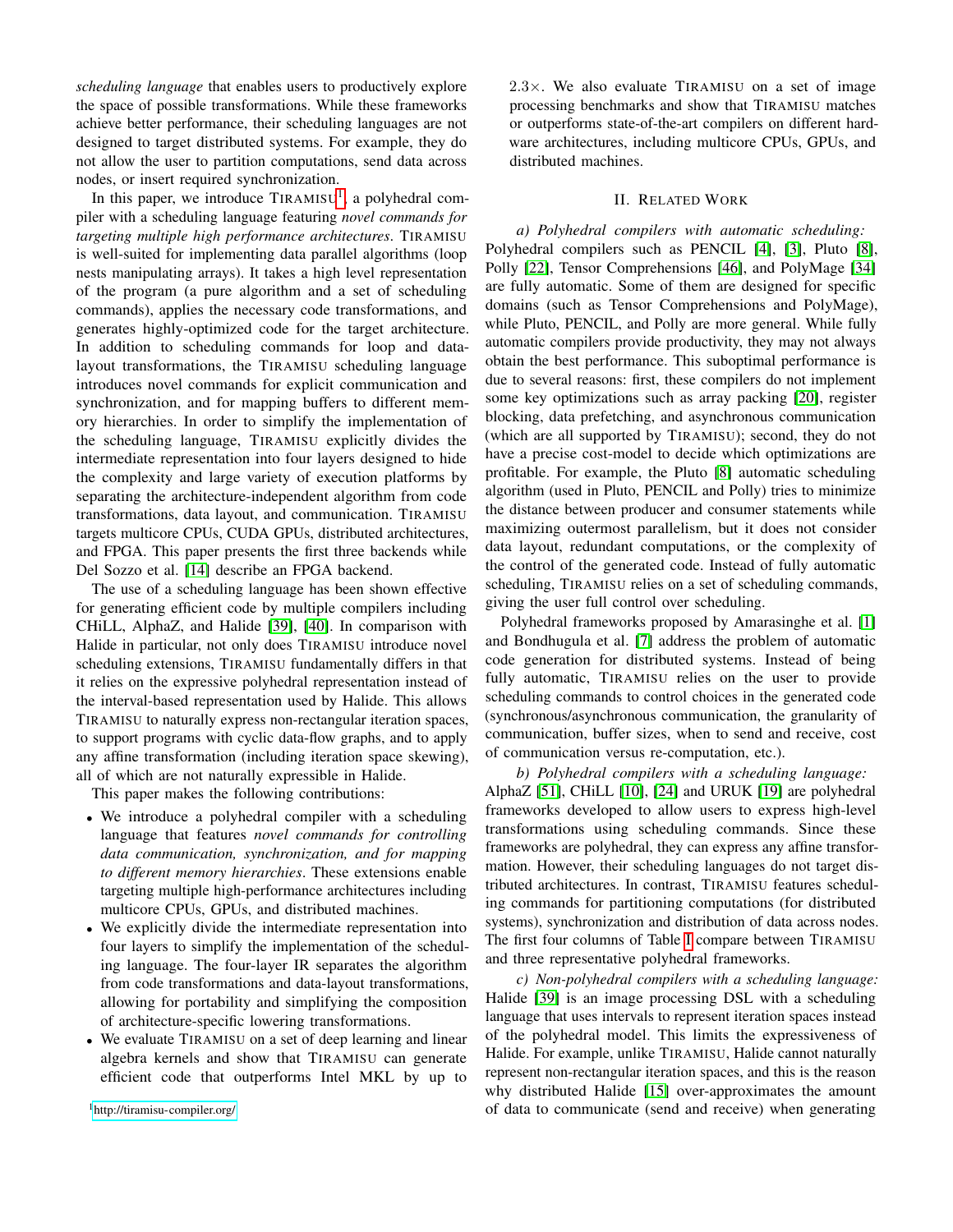<span id="page-2-0"></span>

| <b>Feature</b>                            |            |                | Tiramisu AlphaZ PENCIL Pluto Halide |                |                |
|-------------------------------------------|------------|----------------|-------------------------------------|----------------|----------------|
| <b>CPU</b> code generation                | <b>Yes</b> | <b>Yes</b>     | <b>Yes</b>                          | <b>Yes</b>     | <b>Yes</b>     |
| <b>GPU</b> code generation                | <b>Yes</b> | N <sub>0</sub> | <b>Yes</b>                          | <b>Yes</b>     | <b>Yes</b>     |
| Distributed CPU code generation           | <b>Yes</b> | N <sub>0</sub> | N <sub>0</sub>                      | <b>Yes</b>     | <b>Yes</b>     |
| Distributed GPU code generation           | <b>Yes</b> | N <sub>0</sub> | N <sub>0</sub>                      | N <sub>0</sub> | N <sub>0</sub> |
| Support all affine loop transformations   | <b>Yes</b> | <b>Yes</b>     | <b>Yes</b>                          | <b>Yes</b>     | No             |
| Commands for loop transformations         | <b>Yes</b> | <b>Yes</b>     | N <sub>0</sub>                      | N <sub>0</sub> | Yes            |
| Commands for optimizing data accesses Yes |            | <b>Yes</b>     | N <sub>0</sub>                      | N <sub>0</sub> | <b>Yes</b>     |
| Commands for communication                | <b>Yes</b> | N <sub>0</sub> | No                                  | No             | N <sub>0</sub> |
| Commands for memory hierarchies           | <b>Yes</b> | N <sub>0</sub> | N <sub>0</sub>                      | N <sub>0</sub> | Limited        |
| <b>Expressing cyclic data-flow graphs</b> | <b>Yes</b> | <b>Yes</b>     | <b>Yes</b>                          | <b>Yes</b>     | No             |
| Non-rectangular iteration spaces          | <b>Yes</b> | <b>Yes</b>     | <b>Yes</b>                          | <b>Yes</b>     | Limited        |
| <b>Exact dependence analysis</b>          | <b>Yes</b> | <b>Yes</b>     | <b>Yes</b>                          | <b>Yes</b>     | N <sub>0</sub> |
| Compile-time set emptiness check          | <b>Yes</b> | Yes            | <b>Yes</b>                          | <b>Yes</b>     | N <sub>0</sub> |
| <b>Implement parametric tiling</b>        | No         | <b>Yes</b>     | No                                  | No             | <b>Yes</b>     |

TABLE I: Comparison between different frameworks.

distributed code. This also makes some Halide passes overapproximate non-rectangular iteration spaces, potentially leading to less efficient code (for example, it prevents Halide from performing precise bounds inference for non-rectangular iteration spaces). The use of intervals also prevents Halide from performing many complex affine transformations, such as iteration space skewing.

Halide does not have dependence analysis and thus relies on conservative rules to determine whether a schedule is legal. For example, Halide does not allow the fusion of two loops (using the compute\_with command) if the second loop reads a value produced by the first loop. While this rule avoids illegal fusion, it prevents fusing many legal cases, which may lead to suboptimal performance. Halide also assumes the program has an acyclic dataflow graph in order to simplify checking the legality of a schedule. This prevents users from expressing many programs with cyclic dataflow. It is possible in some cases to work around the above restrictions, but such work-around methods are not general. TIRAMISU avoids overconservative constraints by relying on dependence analysis to check for the correctness of code transformations, enabling more possible schedules. Table [I](#page-2-0) summarizes the comparison between TIRAMISU and Halide.

Vocke et al. [\[48\]](#page-12-20) extend Halide to target DSPs, and add scheduling commands such as store\_in to specify in which memory hierarchy data should be stored. TVM [\[11\]](#page-11-9) is another system that shares many similarities with Halide. It uses a modified form of the Halide IR internally. Since TVM is also a non-polyhedral compiler, the differences between Halide and TIRAMISU that are due to the use of polyhedral model also apply to TVM.

POET [\[50\]](#page-12-21) is a system that uses an XML-based description of code and transformation behavior to parametrize loop transformations. It uses syntactic transformations, which are less general than the polyhedral transformations used in TIRAMISU. GraphIt [\[52\]](#page-12-22) is another compiler that has a scheduling language but that is mainly designed for the area of graph applications.

*d) Other Compilers:* Delite [\[9\]](#page-11-10) is a generic framework for building DSL compilers. It exposes several parallel computation patterns that DSLs can use to express parallelism. NOVA [\[12\]](#page-11-11) and Lift [\[42\]](#page-12-23) are IRs for DSL compilers. They are functional

<span id="page-2-2"></span><span id="page-2-1"></span>

| 1// Declare the iterators i, j and c.<br>2 Var i(0, N-2), j(0, M-2), c(0, 3); |
|-------------------------------------------------------------------------------|
| 4 Computation $bx(i, j, c), by(i, j, c);$                                     |
| $6$ // Algorithm.                                                             |
| $\tau$ bx(i, j, c) = (in(i, j, c) +in(i, j+1, c) +in(i, j+2, c))/3;           |
| s by (i, j, c) = (bx (i, j, c) +bx (i+1, j, c) +bx (i+2, j, c) ) /3);         |

Fig. 2: Blur algorithm without scheduling commands.

languages that rely on a suite of higher-order functions such as map, reduce, and scan to express parallelism. TIRAMISU is complementary to these frameworks as TIRAMISU allows complex affine transformations that are easier to express in the polyhedral model.

## III. THE TIRAMISU EMBEDDED DSL

TIRAMISU is a domain-specific language (DSL) embedded in C++. It provides a C++ API that allows users to write a high level, architecture-independent algorithm and a set of scheduling commands that guide code generation. Input TIRAMISU code can either be written directly by a programmer, or generated by a different DSL compiler. TIRAMISU then constructs a high level intermediate representation (IR), applies the user-specified loop and data-layout transformations, and generates optimized backend code that takes advantage of target hardware features (LLVM IR for multicores and distributed machines and LLVM IR + CUDA for GPUs).

## *A. Scope of* TIRAMISU

TIRAMISU is designed for expressing data parallel algorithms, especially those that operate over dense arrays using loop nests and sequences of statements. These algorithms are often found in the areas of image processing, deep learning, dense linear algebra, tensor operations and stencil computations.

## *B. Specifying the Algorithm*

The first part of a TIRAMISU program specifies the algorithm without specifying loop optimizations (when and where the computations occur), data layout (how data should be stored in memory), or communication. At this level there is no notion of data location; rather, values are communicated via explicit producer-consumer relationships.

The algorithm is a pure function that has inputs, outputs, and is composed of a sequence of computations. A computation is used to represent a statement in TIRAMISU. Flow-control around computations is restricted to for loops and conditionals. While loops, early exits, and GOTOs cannot be expressed. To declare a computation, the user provides both the iteration domain of the computation and the expression to compute.

Figure [2](#page-2-1) shows a blur algorithm written in TIRAMISU. This algorithm declares two computations, bx and by. The first computation, bx, computes a horizontal blur of the input, while the second computation,  $by$ , computes the final blur  $by$ averaging the output of the first stage. The iterators  $\pm$ ,  $\pm$ , and  $\pm$ in line [2](#page-2-2) define the iteration domain of bx and by (for brevity we ignore boundary conditions). The algorithm is semantically equivalent to the following code.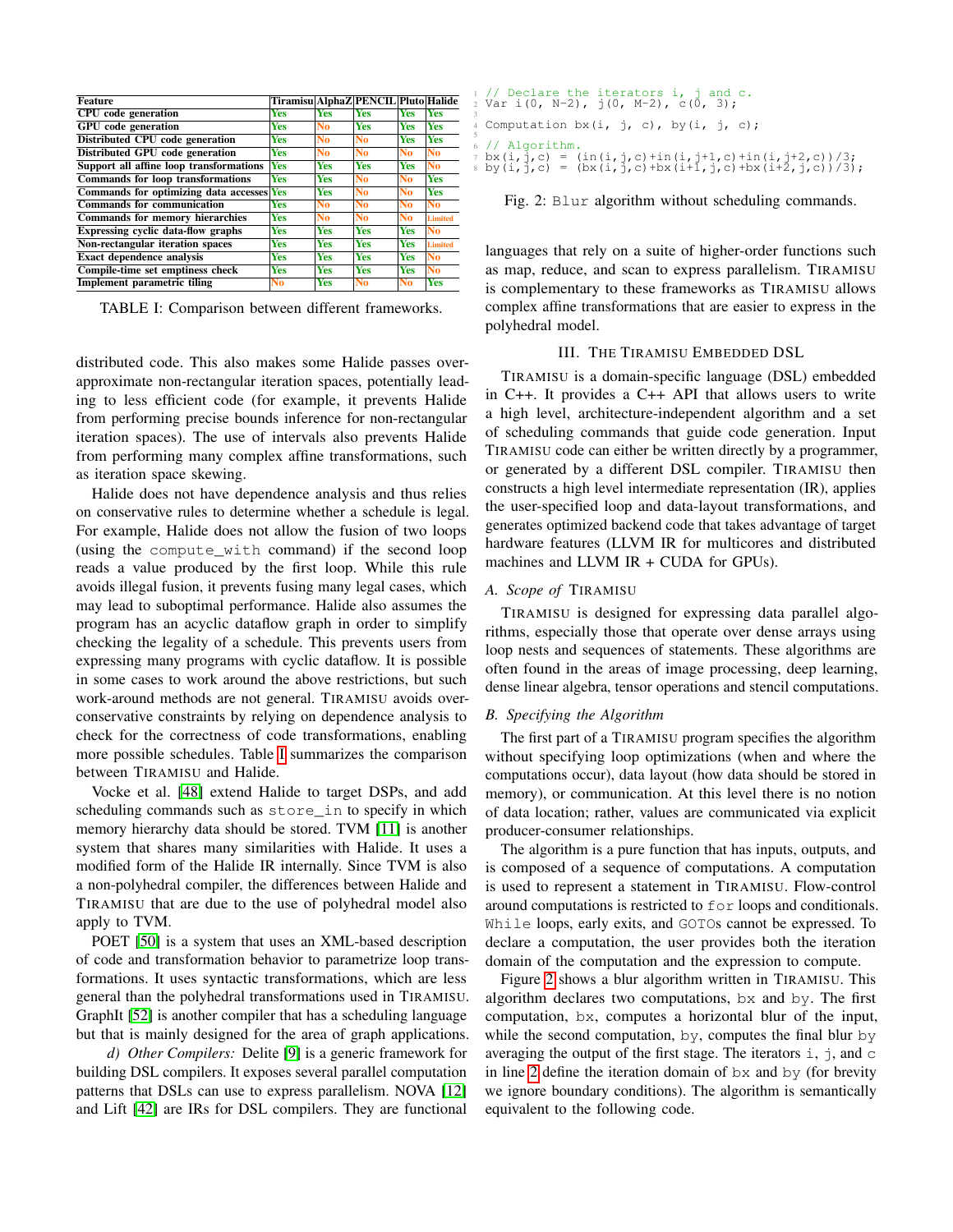| <b>for</b> (i in $0N-2$ )                     |
|-----------------------------------------------|
| <b>for</b> $(i \text{ in } 0M-2)$             |
| <b>for</b> $(c \in [0, 0, 0, 3)$              |
| $bx[i][i][c] =$                               |
| $(in[i][i][c]+in[i][i+1][c]+in[i][i+2][c])/3$ |
| <b>for</b> $(i \text{ in } 0N-2)$             |
| <b>for</b> $(i \text{ in } 0M-2)$             |
| <b>for</b> $(c \in [0, 0, 0, 3)$              |
| $by[i][i][c] =$                               |
| $(bx[i][i][c]+bx[i+1][i][c]+bx[i+2][i][c])/3$ |

## *C. Scheduling Commands*

TIRAMISU provides a set of high-level scheduling commands for common optimizations; Table [II](#page-3-0) shows some examples. There are four types of scheduling commands:

• Commands for loop nest transformations: these commands include common affine transformations such as loop tiling, splitting, shifting, etc. For example, applying  $32\times32$  loop tiling to a computation  $C$  can be done by calling

C.tile(i,  $j$ , 32, 32, i0,  $j0$ , i1,  $j1$ ) where i and  $j$ are the original loop iterators and  $\pm 0$ ,  $\pm 0$ ,  $\pm 1$ , and  $\pm 1$  are the names of the loop iterators after tiling.

- Commands for mapping loop levels to hardware: examples of these include loop parallelization, vectorization, and mapping loop levels to GPU block or thread dimensions. For example, calling C.vectorize(j, 4) splits the j loop by a factor of 4 and maps the inner loop to vector lanes.
- Commands for manipulating data: these include (1) allocating arrays; (2) setting array properties including whether the array is stored in host, device, shared, or local memory (GPU); (3) copying data (between levels of memory hierarchies or between nodes); and (4) setting array accesses. In most cases, users need only to use high level commands for data manipulation. If the high level commands are not expressive enough, the user can use the more expressive low level commands.
- Commands for adding synchronization operations: the user can either declare a barrier or use the send and receive functions for point-to-point synchronization.

Novel commands introduced by TIRAMISU are highlighted in bold in Table [II.](#page-3-0) They include array allocation, copying data between memory hierarchies, sending and receiving data between nodes, and synchronization. Calls to cache shared at (), cache local at (), allocate\_at(), copy\_at(), barrier\_at() return an operation that can be scheduled like any other computation (an operation in TIRAMISU is a special type of computation that does not return any value). The operations cache\_shared\_at() and cache\_local\_at() can be used to create a cache for a buffer (GPU only). They automatically compute the amount of data needing to be cached, perform the data copy, and insert any necessary synchronization.

The use of allocate\_at(), copy\_at(), and barrier\_at() allows TIRAMISU to automatically compute iteration domains for the data copy, allocation, and synchronization operations. This is important because it relieves the user from guessing or computing the iteration domain manually, especially when exploring different possible

<span id="page-3-0"></span>

| We assume that C and P are computations, b is a buffer<br>i and j are loop iterators |                                                                                                                                                                                                         |  |  |  |  |  |
|--------------------------------------------------------------------------------------|---------------------------------------------------------------------------------------------------------------------------------------------------------------------------------------------------------|--|--|--|--|--|
|                                                                                      | Commands for loop nest transformations                                                                                                                                                                  |  |  |  |  |  |
| <b>Command</b>                                                                       | <b>Description</b>                                                                                                                                                                                      |  |  |  |  |  |
| C.tile(i,j,t1,t2,                                                                    | Tile the loop levels $(i, j)$ of the computation $C$<br>by $t1 \times t2$ . The names of the new loop levels                                                                                            |  |  |  |  |  |
| i0, j0, i1, j1)                                                                      | are $(i0, j0, i1, j1)$ where $i0$ is the outermost<br>loop level and j1 is the innermost.                                                                                                               |  |  |  |  |  |
| C.interchange(i,<br>j)                                                               | Interchange the i and j loop levels of C.                                                                                                                                                               |  |  |  |  |  |
| C.shift(i, s)                                                                        | Loop shifting (shift the loop level i by s<br>iterations).                                                                                                                                              |  |  |  |  |  |
| $C.\text{split}(i, s, i0, i1)$                                                       | Split the loop level i by s. (i0, i1) are the new<br>loop levels.                                                                                                                                       |  |  |  |  |  |
| P.compute_at( $C$ , j)                                                               | Compute the computation $P$ in the loop nest of $C$<br>at loop level j. This might introduce redundant                                                                                                  |  |  |  |  |  |
|                                                                                      | computations.                                                                                                                                                                                           |  |  |  |  |  |
| $\overline{C.unroll(i, v)}$                                                          | Unroll the loop level i by a factor v.                                                                                                                                                                  |  |  |  |  |  |
| $C \cdot \text{after}(B, i)$                                                         | Indicate that C should be ordered after B at the<br>loop level i (they have the same order in all<br>the loop levels above i).                                                                          |  |  |  |  |  |
| $C.\in$ inline $()$                                                                  | Inline C in all of its consumers.                                                                                                                                                                       |  |  |  |  |  |
| C.set_schedule()                                                                     | Transform the iteration domain of C using an<br>affine relation (a <i>map</i> to transform Layer I to                                                                                                   |  |  |  |  |  |
|                                                                                      | II expressed in the ISL syntax).                                                                                                                                                                        |  |  |  |  |  |
|                                                                                      | Commands for mapping loop levels to hardware                                                                                                                                                            |  |  |  |  |  |
| C.parallelize(i)                                                                     | Parallelize the <i>i</i> loop level for execution on a                                                                                                                                                  |  |  |  |  |  |
|                                                                                      | shared memory system.                                                                                                                                                                                   |  |  |  |  |  |
| $C.\nvectorize(i, v)$                                                                | Vectorize the loop level i by a vector size v.                                                                                                                                                          |  |  |  |  |  |
| C.gpu(i0, i1, i2, i3)                                                                | Mark the loop levels i0, i1, i2 and i3 to be                                                                                                                                                            |  |  |  |  |  |
|                                                                                      | executed on GPU. (i0, i1) are mapped to block<br>IDs and (i2, i3) to thread IDs.                                                                                                                        |  |  |  |  |  |
| $C.title_qpu(i0, i1, t1, t2)$                                                        | Tile the loops i0 and i1 by $t1 \times t2$ and map<br>them to GPU.                                                                                                                                      |  |  |  |  |  |
| $\overline{C.distribute(i)}$                                                         | Parallelize the loop level i for execution on a<br>distributed memory system.                                                                                                                           |  |  |  |  |  |
|                                                                                      | High level commands for data manipulation                                                                                                                                                               |  |  |  |  |  |
| C.store_in(b, $\{i, j\}$ )                                                           | Store the result of the computation $C(i,j)$ in $b[i,j]$ .                                                                                                                                              |  |  |  |  |  |
| $C$ .cache_shared_at $(P, i)$                                                        | Cache (copy) the buffer of $C$ in shared memory.<br>Copying from global to shared GPU memory<br>will be done at loop level i of the computation P.<br>The amount of data to copy, the access functions, |  |  |  |  |  |
| $C.cache\_local_at(P, i)$                                                            | and synchronization are computed automatically.<br>Similar to cache_shared_at but stores in<br>local GPU memory.                                                                                        |  |  |  |  |  |
| send(d, src, s, q, p)                                                                | Create a send operation. d: vector of iterators                                                                                                                                                         |  |  |  |  |  |
|                                                                                      | to represent the iteration domain of the send;<br>src: source buffer; s: size; q: destination node;<br>p: properties (synchronous, asynchronous,<br>blocking, ).                                        |  |  |  |  |  |
| receive(d,dst,s,q,p)                                                                 | Create a receive operation. Arguments similar                                                                                                                                                           |  |  |  |  |  |
|                                                                                      | to send except q, which is the source node.                                                                                                                                                             |  |  |  |  |  |
|                                                                                      | Low level commands for data manipulation                                                                                                                                                                |  |  |  |  |  |
| Buffer b(sizes, type)                                                                | Declare a buffer (sizes: a vector of dimension<br>sizes).                                                                                                                                               |  |  |  |  |  |
| b.allocate_at(p, i)                                                                  | Return an operation that allocates b at the loop<br>i of p. An operation can be scheduled like<br>any computation.                                                                                      |  |  |  |  |  |
| C.buffer()                                                                           | Return the buffer associated to the computation<br>C.                                                                                                                                                   |  |  |  |  |  |
| b.set_size(sizes)                                                                    | Set the size of a buffer. sizes: a vector of<br>dimension sizes.                                                                                                                                        |  |  |  |  |  |
| b.tag_gpu_global()                                                                   | Tag buffer to be stored in global GPU memory.                                                                                                                                                           |  |  |  |  |  |
| b.tag_gpu_shared()                                                                   | Tag buffer to be stored in shared GPU memory.                                                                                                                                                           |  |  |  |  |  |
| b.tag_gpu_local()                                                                    | Tag buffer to be stored in local GPU memory.                                                                                                                                                            |  |  |  |  |  |
| b.tag_gpu_constant()                                                                 | Tag buffer to be stored in constant GPU memory.                                                                                                                                                         |  |  |  |  |  |
| C.host_to_device()                                                                   | Return an operation that copies C.buffer() from<br>host to device.                                                                                                                                      |  |  |  |  |  |
| C.device_to_host()                                                                   | Return an operation that copies C.buffer() from<br>device to host.                                                                                                                                      |  |  |  |  |  |
| $copy_at(p, i, bs, bd)$                                                              | Return an operation that copies the buffer bs                                                                                                                                                           |  |  |  |  |  |
|                                                                                      | to the buffer bd at the loop i of p. Used for<br>copies between global, shared and local.                                                                                                               |  |  |  |  |  |
|                                                                                      | <b>Commands for synchronization</b>                                                                                                                                                                     |  |  |  |  |  |
| barrier_at(p, i)                                                                     | Create a barrier at the loop p of i.                                                                                                                                                                    |  |  |  |  |  |

TABLE II: Examples of TIRAMISU Scheduling Commands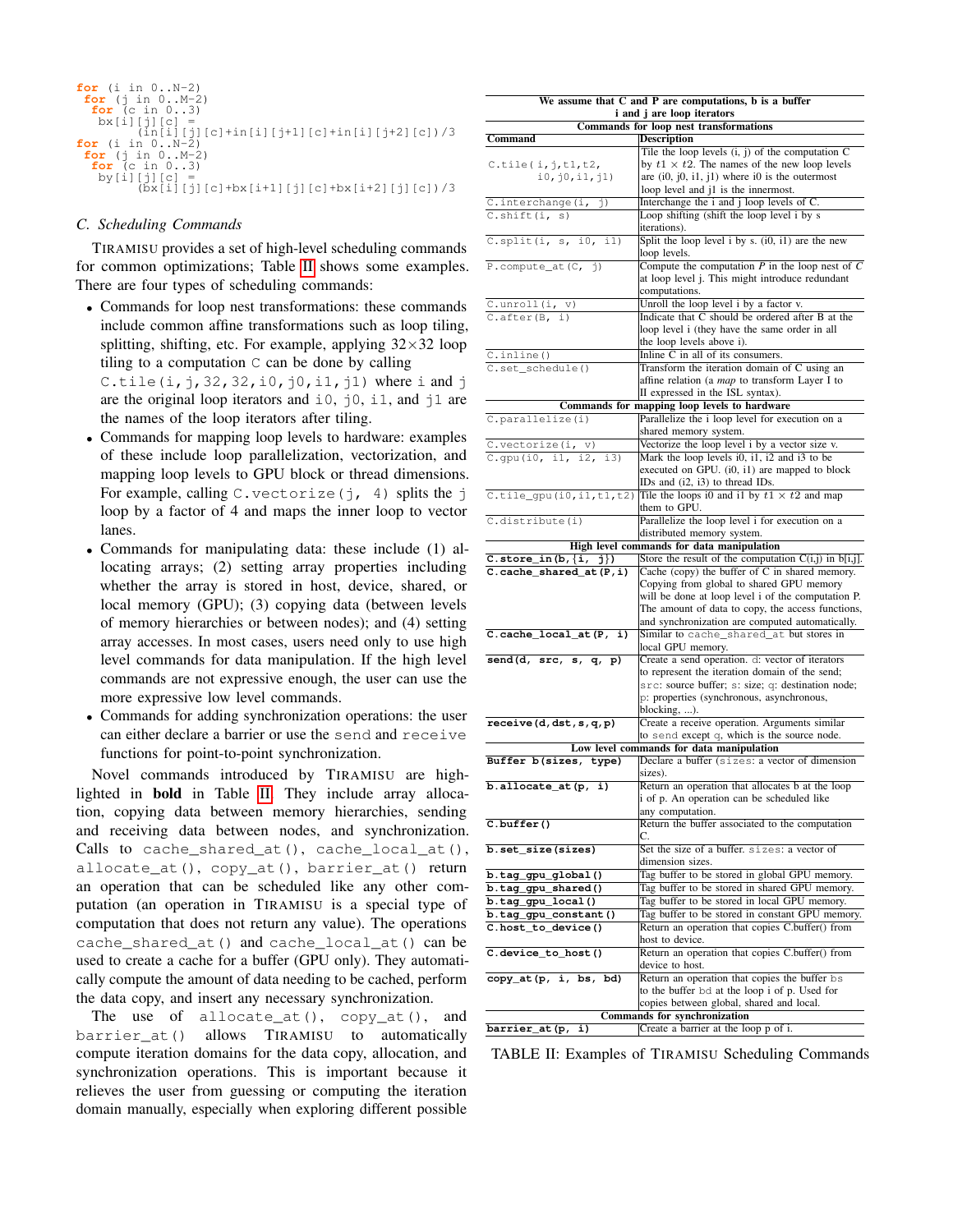<span id="page-4-0"></span>

| <b>TIRAMISU Scheduling Commands</b>                                                                                                                                                                                                                                                                                                                                                                                                                                                                                                                                                                                                                                                                                                                                                                                                                                                                                                                                                                                                                 | <b>Pseudocode Representing Code Generated by TIRAMISU</b>                                                                                                                                                                                                                                                                                                                                                                                                                                                                                                                                                                                                                                                                                                                                                                                                                                                                                                                                                                                                                                                      |  |  |  |  |
|-----------------------------------------------------------------------------------------------------------------------------------------------------------------------------------------------------------------------------------------------------------------------------------------------------------------------------------------------------------------------------------------------------------------------------------------------------------------------------------------------------------------------------------------------------------------------------------------------------------------------------------------------------------------------------------------------------------------------------------------------------------------------------------------------------------------------------------------------------------------------------------------------------------------------------------------------------------------------------------------------------------------------------------------------------|----------------------------------------------------------------------------------------------------------------------------------------------------------------------------------------------------------------------------------------------------------------------------------------------------------------------------------------------------------------------------------------------------------------------------------------------------------------------------------------------------------------------------------------------------------------------------------------------------------------------------------------------------------------------------------------------------------------------------------------------------------------------------------------------------------------------------------------------------------------------------------------------------------------------------------------------------------------------------------------------------------------------------------------------------------------------------------------------------------------|--|--|--|--|
| $\mathbf{1}$<br>$\,2$<br>3<br>$\overline{4}$<br>5<br>6<br>$7\phantom{.0}$<br>1 // Scheduling commands for targeting<br>8<br>2 // a multicore architecture.<br>9<br>10<br>$(a)$ <sup>4</sup> // Tiling and parallelization.<br>$(a)$ <sup>4</sup> $\frac{1}{5}$ $\frac{1}{10}$ , $\frac{1}{10}$ , $\frac{1}{10}$ ;<br>11<br>12<br>6 by.tile( $i$ , $j$ , $32$ , $32$ , $i0$ , $j0$ , $i1$ , $j1$ );<br>7 by.parallelize( $i0$ );<br>13<br>14<br>s bx.compute_at(by, j0);<br>15<br>16<br>17<br>18<br>19<br>20<br>21<br>22                                                                                                                                                                                                                                                                                                                                                                                                                                                                                                                             | <b>Parallel for</b> (i0 in $0$ floor ( $(N-2)/32$ ))<br><b>for</b> ( $j0$ in $0$ floor( $(M-2)/32$ ))<br>$bx[32,34,3]$ ;<br>// Tiling with redundancy<br><b>for</b> (i1 in $0 \ldots min((N-2) \cdot 32, 32) + 2)$<br><b>for</b> ( $\text{j1}$ in $0 \ldots \text{min}$ ( $(M-2)$ $\text{*}32$ , $32$ ) +2)<br><b>int</b> $i = i0*32+i1$<br><b>int</b> $j = j0*32+j1$<br><b>for</b> (c in $03$ )<br>$bx[i1][j1][c] =$<br>$(in[i][j][c] + in[i][j+1][c]$<br>+ in[i][j+2][c])/3<br><b>for</b> (i1 in $0 \ldots \min(N-2, 32)$ )<br><b>for</b> ( $j1$ in $0 \ldots$ min( $M-2$ , 32))<br><b>int</b> $i = i0*32+i1$<br><b>int</b> $j = j0*32+j1$<br><b>for</b> (c in $03$ )<br>by $[i] [j] [c] =$<br>$(bx[i][j][c] + bx[i+1][j][c]$<br>+ bx[i+2][j][c])/3                                                                                                                                                                                                                                                                                                                                                          |  |  |  |  |
| $\mathbf{1}$<br>$\,2$<br>3<br>1 // Scheduling commands for targeting GPU.<br>$\overline{4}$<br>2<br>5<br>3 // Tile i and j and map the resulting dimensions<br>$4$ // to GPU<br>7<br>s Var i0, j0, i1, j1;<br>8<br>6 by.tile_gpu(i, j, 32, 32, i0, j0, i1, j1);<br>9<br>$\frac{1}{2}$ bx.compute_at(by, j0);<br>10<br>s bx.cache_shared_at(by, j0);<br>11<br>12<br>0 // Use struct-of-array data layout<br>13<br>$(b)$ <sup>1</sup> // for bx and by.<br>14<br>12 bx.store_in( $\{c, i, j\}$ );<br>15<br>13 by.store_in( $\{c, i, j\}$ );<br>16<br>14<br>17<br>15 // Create data copy operations<br>18<br>$\frac{16}{16}$ operation cpl = in.host_to_device();<br>19<br>17 operation $cp2 = by.device_to_host()$ ;<br>20<br>18<br>21<br>19 // Specify the order of execution of copies<br>22<br>20 cpl.before(bx, root);<br>23<br>21 $cp2.after(by, root);$<br>24<br>25<br>26                                                                                                                                                                       | host_to_device_copy(in_host, in);<br><b>GPUBlock for</b> (i0 in $0$ floor $(N-2)/32$ )<br><b>GPUBlock for</b> $(j0 \text{ in } 0floor((M-2)/32))$<br><b>shared</b> $bx[3, 32, 34]$ ;<br>// Tiling with redundancy<br><b>GPUThread for</b> (i1 in $0 \dots min( N-2) \, 32, 32) +2)$<br><b>GPUThread for</b> (j1 in $0 \cdot \min((M-2) \cdot 32, 32) + 2)$<br><b>int</b> $i = i0*32+i1$<br><b>int</b> $j = j0*32+j1$<br><b>for</b> (c in $03$ )<br>$bx[c][i1][j1] =$<br>$(in[i][j][c] + in[i][j+1][c]$<br>+ in[i][j+2][c])/3<br><b>GPUThread for</b> $(i1 \text{ in } 0 \ldots \text{min}(N-2, 32))$<br><b>GPUThread for</b> $(i1 \text{ in } 0 \text{min}(M-2, 32))$<br><b>int</b> $i = i0*32+i1$<br><b>int</b> $j = j0*32+j1$<br><b>for</b> (c in $03$ )<br>by $[c] [i] [j] =$<br>$(bx [c] [i] [j] + bx [c] [i+1] [j])$<br>+ bx[c][i+2][j])/3                                                                                                                                                                                                                                                                |  |  |  |  |
| 1<br>$\overline{2}$<br>3<br>$\overline{4}$<br>5<br>1 // Scheduling commands for targeting<br>6<br>2 // a distributed system<br>$7\phantom{.0}$<br>8<br>4 // Declare additional iterators<br>9<br>s Var is (1, Nodes), ir (0, Nodes-1), i0, il;<br>10<br>6<br>1 // Split loop i into loops i0 and i1 and<br>11<br>12<br>8 // parallelize il<br>13<br>, bx.split(i, N/Ranks, i0, i1); bx.parallelize(i1);<br>14<br>10 by.split(i, N/Ranks, i0, i1); by.parallelize(i1);<br>15<br>11<br>$(c)^2$ // Communicate the border rows where necessary<br>16<br>$13$ send s =<br>17<br>send({is}, $lin(0,0,0)$ , $M*2*3$ , is-1, {ASYNC});<br>14<br>18<br>15 recv $r =$<br>19<br>receive({ir}, lin(N,0,0), M*2*3, ir+1,{SYNC},s) $\hat{\varphi}$<br>16<br>17<br>21<br>18 // Order execution<br>22<br>$19 S.$ before $(r, root)$ ;<br>23<br>20 $r.before(bx,root)$<br>24<br>21<br>25<br>// Distribute the outermost loops<br>22<br>26<br>23 bx.distribute(i0); by.distribute(i0);<br>27<br>24 s.distribute(is); r.distribute(ir);<br>28<br>29<br>30<br>31<br>32 | $device_to_host_copy(by, by_host);$<br>// We assume that in[][][] is initially<br>// distributed across nodes. Each node<br>// has a chunk of the original<br>// in [] [] [] that we call $\text{lin}[\ ]$ [] [].<br>// Start by exchanging border rows of<br>// $\lim[$ $\left[\begin{array}{c} 1 \\ 1 \end{array}\right]$<br>distributed for (is in 1Nodes)<br>send(lin(0,0,0), $M*2*3$ , is-1, {ASYNC})<br>distributed for (ir in 0Nodes-1)<br>$recv(lin(N, 0, 0), M*2*3, ir+1, {SYNC})$<br>distributed for (i0 in 0Nodes)<br>parallel for (il in 0 (N-2)/Nodes)<br><b>int</b> $i = i0*(N-2)/\text{Nodes}) + i1$<br><b>for</b> $(i \text{ in } 0M-2)$<br><b>for</b> (c in $03$ )<br>$bx[i][j][c] =$<br>$(\ln[i][j][c] + \ln[i][j+1][c]$<br>+ lin[i][j+2][c])/3<br>distributed for (i0 in 0Nodes)<br><b>parallel for</b> (i1 in $0 \ldots (N-2) / Nodes$ )<br><b>int</b> i = q*((N-2)/Nodes) + il<br><b>for</b> (j in $0M-2$ )<br><b>for</b> (c in $(03)$ )<br>by [i] [j] [c] =<br>$(bx[i][j][c] + bx[i+1][j][c]$<br>+ bx[i+2][j][c])/3<br>// We assume that no gather operation on<br>// by[][][] is needed |  |  |  |  |

Fig. 3: Three examples illustrating TIRAMISU scheduling commands (left) and the corresponding generated code (right). (a) shows scheduling commands for mapping to a multicore architecture; (b) shows scheduling commands for mapping to GPU; (c) uses commands to map to a distributed CPU machine.

schedules. For example, consider copying a buffer from global GPU. The size of the area to copy and the iteration domain memory to shared memory in a loop nest executing on a of the copy operation itself (which is a simple assignment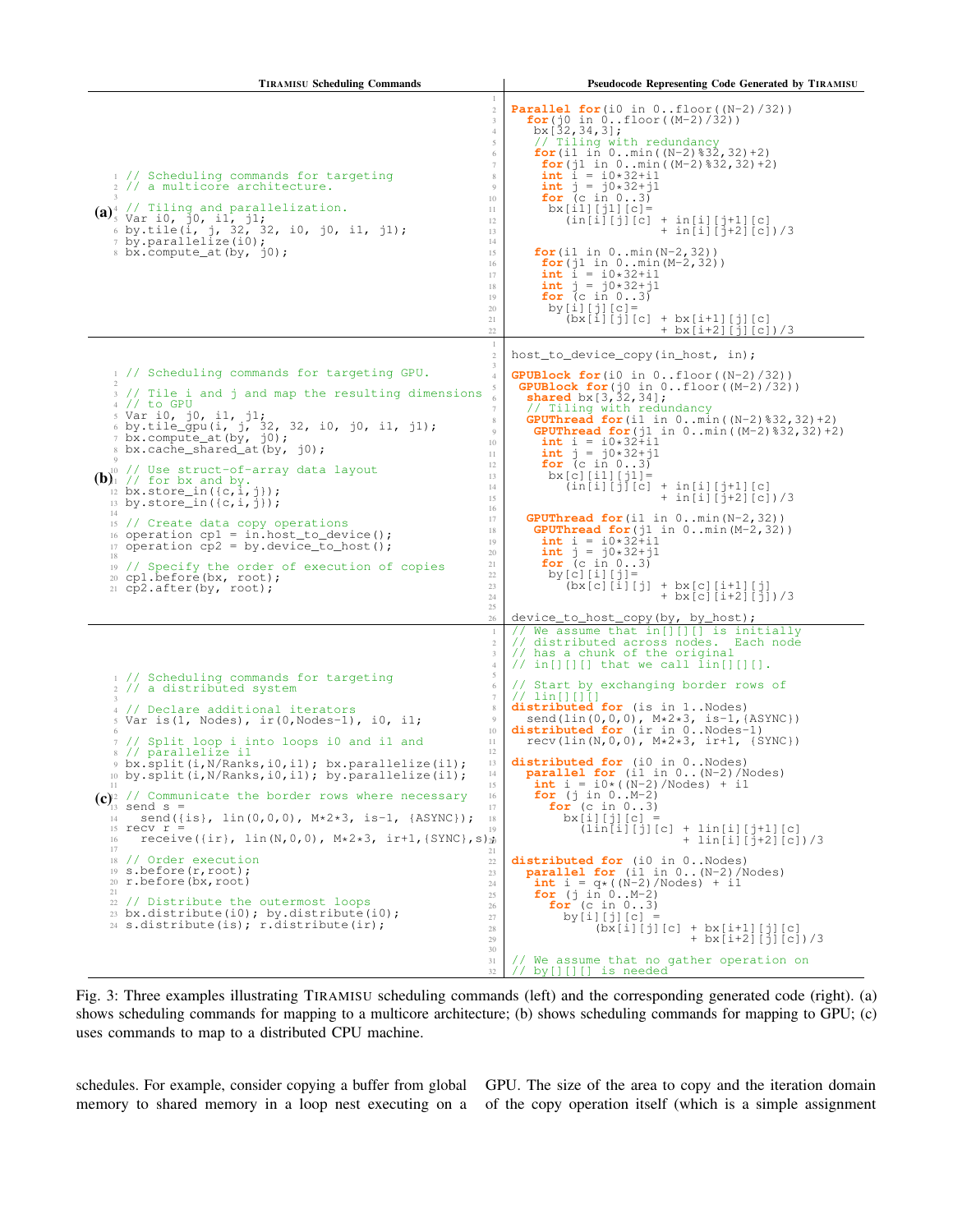in this case) depends on whether the loop is tiled, the tile size, and whether any other loop transformation has already been applied. TIRAMISU simplifies this step by automatically computing the iteration domain and the area of data to copy from the schedule.

To illustrate more TIRAMISU scheduling commands, let us take the blur example again from Figure [2](#page-2-1) and map it for execution on a multicore architecture. The necessary scheduling commands are shown in Figure [3-](#page-4-0)(a) (left). The tile() command tiles the computation by. The compute  $at()$ command computes the tile of bx that needs to be consumed by  $by$  at the loop level  $\exists$ 0. This transformation introduces redundant computations (in this case) and is known as overlapped tiling [\[28\]](#page-12-24). The parallelize() command parallelizes the i0 loop.

Now let us take the same example but map the two outermost loops of bx and by to GPU. The necessary scheduling commands are shown in Figure [3-](#page-4-0)(b) (left). The tile\_gpu() command tiles the computation by then maps the new loops to GPU block and thread dimensions. The compute\_at() command computes the tile of bx needed by by at the loop level  $\dot{0}$  (this introduces redundant computations). cache\_shared\_at() instructs TIRAMISU to store the results of the bx computation in shared memory. Copying from global to shared memory will be done at the loop level  $\dot{0}$ of by. The subsequent store\_in() command specifies the access functions for bx and by. In this case, it indicates that these computations are stored in a SOA (struct-of-array) data layout (to allow for coalesced accesses). The final commands create data copy operations (host-to-device and device-to-host) and schedule them.

Suppose we want to run the blur example on a distributed system with a number of multicore CPU nodes equal to Nodes. Figure [3-](#page-4-0)(c) (left) shows the scheduling commands to use in this case. We assume that the array  $in[j][]$  is initially distributed across nodes such that node n has the chunk of data represented by in[n\*((N-2)/Nodes).. $(n+1)*(N-2)/N$ odes), $*,*$ In other words, this corresponds to row  $n \times (N-2)$  /Nodes through row  $(n+1)*(N-2)/N$ odes). This chunk is stored in the local array lin[][][].

send() and recv() define communication for the border regions. Assuming that each node has a chunk of in. The blur computation for a chunk stored in node n requires the first two rows of data from the chunk stored in node  $n+1$ . These two rows are referred to as the border region. The send() will send 2 rows ( $M \times 2 \times 3$  contiguous data elements) from node is to node is-1 starting from  $lin(0,0,0)$ , which corresponds to the first two rows of the chunk on node is. In response, the recv for node ir will receive 2 rows  $(M \times 2 \times 3)$ contiguous data elements) from node  $i r+1$ , which corresponds to ir receiving the first two rows from node  $ir+1$ . The receive for node ir places these elements starting at the end of its local chunk by starting at  $\text{lin}(N,0,0)$ . Additionally, {ASYNC} defines an asynchronous send and {SYNC} defines a synchronous receive. Finally, we tag the appropriate loops

(the outer loops of  $bx$ ,  $by$ , s, and r), to be distributed (i.e., we tag each iteration to run on a different node).

All other scheduling commands in TIRAMISU can be composed with sends, recvs, and distributed loops, as long as the composition is semantically correct.

## IV. THE TIRAMISU IR

The main goal of TIRAMISU's multi-layer intermediate representation is to simplify the implementation of scheduling commands by applying them in a specific order. This section illustrates why, and describes the layers of the TIRAMISU IR.

## *A. Rationale for a Multi-layer IR*

In this section we provide examples showing why current intermediate representations are not adequate for TIRAMISU and why we need a multi-layer IR.

Most current intermediate representations use memory to communicate between program statements. This creates memory-based dependencies in the program, and forces compilers to choose data layout before deciding on optimizations and mapping to hardware. Optimizing a program for different hardware architectures usually requires modifying the data layout and eliminating memory-based dependencies since they restrict optimizations [\[31\]](#page-12-25). Thus, any data layout specified before scheduling must be undone to allow more freedom for scheduling, and the code must be adapted to use the datalayout best-suited for the target hardware. Applying these datalayout transformations and the elimination of memory-based dependencies is challenging [\[23\]](#page-12-26), [\[45\]](#page-12-27), [\[30\]](#page-12-28), [\[17\]](#page-12-8), [\[33\]](#page-12-29), [\[32\]](#page-12-30), [\[29\]](#page-12-10), [\[38\]](#page-12-11), [\[13\]](#page-11-1).

Another example that demonstrates the complexity of code generation is mapping buffers to shared and local memory on GPU. The amount of data that needs to be copied to shared memory and when to perform synchronization both depend on how the code is optimized (for example, whether the code has two-level tiling or not). The same applies to deciding the amount of data to send or receive when generating distributed code. Therefore, buffer mapping to memory hierarchies, communication management, and synchronization should not occur before scheduling.

TIRAMISU addresses these complexities in code generation by using a multi-layer IR that fully separates the architectureindependent algorithm from loop transformations, data layout and communication. The *first layer* representation describes the pure algorithm using producer-consumer relationships without memory locations. The *second layer* specifies the order of computation, along with which processor computes each value; this layer is suitable for performing a vast number of optimizations without dealing with concrete memory layouts. The *third layer* specifies where to store intermediate data before they are consumed. The *fourth layer* adds all the necessary communication and synchronization operations.

The separation of layers defines a specific order for applying optimizations and ensures that compiler passes in a given layer need not to worry about modifying or undoing a decision made in an earlier layer. For example, the phase that specifies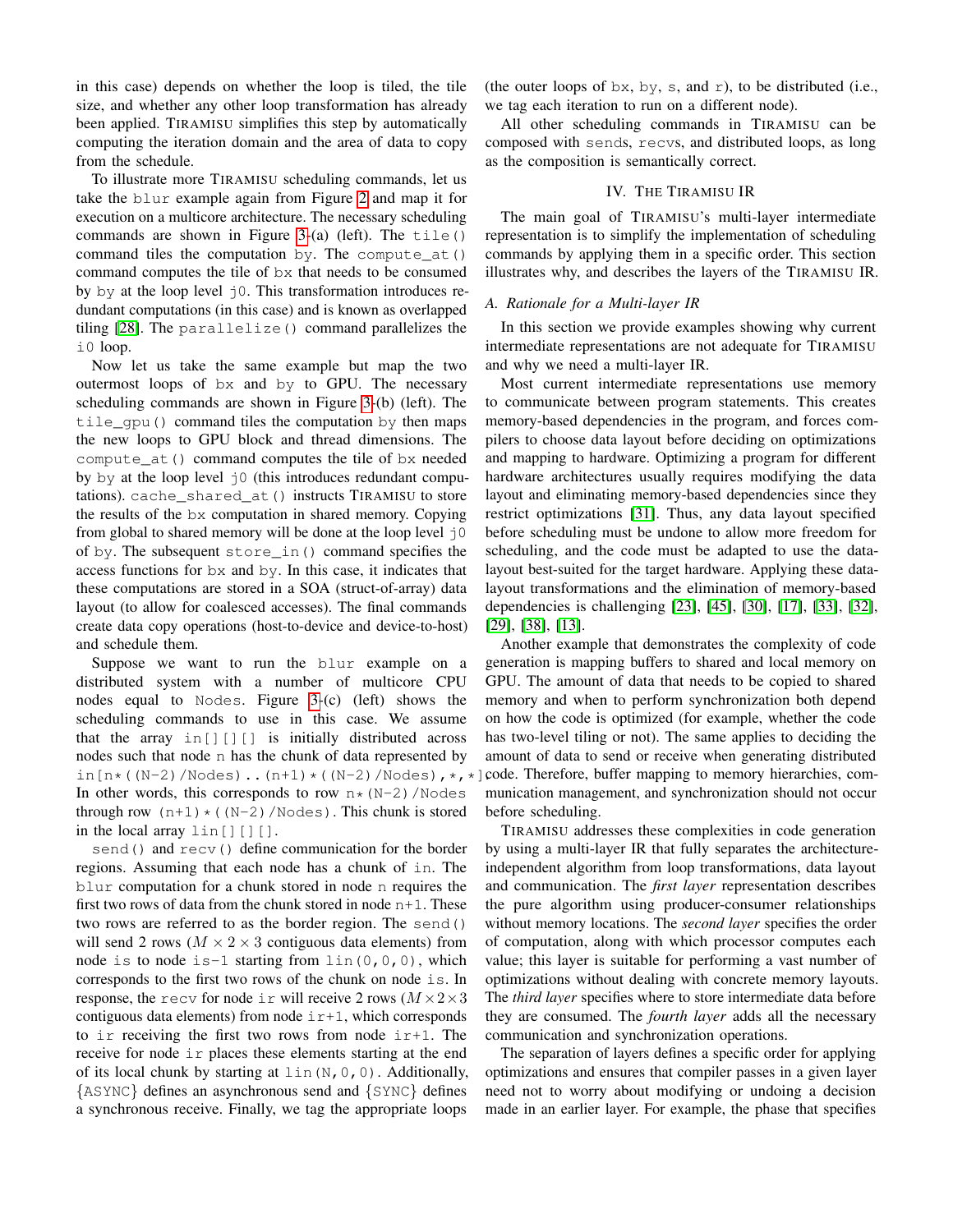the order of computations and where they occur can safely assume that no data-layout transformations are required. This simple assumption allows TIRAMISU to avoid the need to rely on a large body of research that focuses on data-layout transformations to allow scheduling [\[23\]](#page-12-26), [\[45\]](#page-12-27), [\[30\]](#page-12-28), [\[17\]](#page-12-8), [\[33\]](#page-12-29), [\[32\]](#page-12-30), [\[29\]](#page-12-10), [\[38\]](#page-12-11), [\[13\]](#page-11-1).

## *B. Background*

In this section, we provide an overview of two main concepts used in the polyhedral model: *integer sets* and *maps*. These two concepts will be used in later sections to define the different IR layers.

*Integer sets* represent iteration domains while *maps* are used to represent memory accesses and to transform iteration domains and memory accesses (apply loop nest and memory access transformations). More details and formal definitions for these concepts are provided in [\[47\]](#page-12-31), [\[2\]](#page-11-12), [\[36\]](#page-12-32).

An integer set is a set of integer tuples described using affine constraints. An example of a set of integer tuples is

## $\{(1, 1); (2, 1); (3, 1); (1, 2); (2, 2); (3, 2)\}\$

Instead of listing all the tuples as we do in the previous set, we can describe the set using affine constraints over loop iterators and symbolic constants as follows:

# $\{S(i, j): 1 \leq i \leq 3 \land 1 \leq j \leq 2\}$

where  $i$  and  $j$  are the dimensions of the tuples in the set.

A map is a relation between two integer sets. For example  ${S1}(i, j) \rightarrow S2(i + 2, j + 2): 1 \leq i \leq 3 \land 1 \leq j \leq 2$ 

is a map between tuples in the set S1 and tuples in the set S2 (e.g. the tuple  $S1(i, j)$  maps to the tuple  $S2(i + 2, j + 2)$ ).

All sets and maps in TIRAMISU are implemented using the Integer Set Library (ISL) [\[47\]](#page-12-31). We also use the ISL library notation for sets and maps throughout the paper.

## *C. The Multi-Layer IR*

A typical workflow for using TIRAMISU is illustrated in Figure [4.](#page-6-0) The user writes the pure algorithm and provides a set of scheduling commands. The first layer of the IR is then transformed into lower layers, and finally TIRAMISU generates LLVM or other appropriate low-level IR. TIRAMISU uses integer sets to represent each of the four IR layers and uses maps to represent transformations on the iteration domain and data layout. The remainder of this section describes the four layers of the TIRAMISU IR.

*1) Layer I (Abstract Algorithm):* Layer I of TIRAMISU specifies the algorithm without specifying when and where computations occur, how data should be stored in memory, or communication. Values are communicated via explicit producerconsumer relationships.

For example, the Layer I representation of the code in Figure [2](#page-2-1) for the computation by is as follows:

 $\{by(i, j, c) : 0 \leq i \leq N-2 \land 0 \leq j \leq M-2 \land 0 \leq c \leq 3\}$ :  $(bx(i, j, c) + bx(i + 1, j, c) + bx(i + 2, j, c))/3$ 

The first part,  $\{by(i, j, c) : 0 \leq i < N - 2 \land 0 \leq j < M - 2 \land 0 \leq j \leq M - 2 \land 0 \leq j \leq M - 2 \land 0 \leq j \leq M - 2 \land 0 \leq j \leq M - 2 \land 0 \leq j \leq M - 2 \land 0 \leq j \leq M - 2 \land 0 \leq j \leq M - 2 \land 0 \leq j \leq M - 2 \land 0 \leq j \leq M - 2 \land 0 \leq j \leq M - 2 \land 0 \leq j \leq M - 2 \$  $c < 3$ , specifies the iteration domain of the computation by, while the second part is the computed expression. The iteration domain is the set of tuples  $by(i, j, c)$  such that

<span id="page-6-0"></span>

Fig. 4: TIRAMISU overview

 $0 \leq i < N - 2 \land 0 \leq j < M - 2 \land 0 \leq c < 3$ . Computations in Layer I are not ordered; declaration order does not affect the order of execution, which is specified in Layer II.

*2) Layer II (Computation Management):* Layer II of TIRAMISU specifies the order of execution of computations and the processor on which they execute. This layer does not specify how intermediate values are stored in memory; this simplifies optimization passes since these transformations do not need to perform complicated data-layout transformations. The transformation of Layer I into Layer II is done automatically using scheduling commands.

Figure [3-](#page-4-0)(b) (right) shows the GPU-optimized version of the code, produced by the scheduling and data-layout commands on the left side. The corresponding Layer II representation for the by computation is shown below:

 ${by(1, i0(gpuB), j0(gpuB), i1(gpuT), j1(gpuT), c)}$  : i0  $floor(i/32) \wedge j0 = floor(j/32) \wedge i1 = i\%32 \wedge j1 = j\%32 \wedge 0 \leq i < j$  $N-2 \wedge 0 ≤ j < M-2 \wedge 0 ≤ c < 3$  :  $(bx(i0*32+i1,j0*32+j1,c) +$  $bx(i0*32+i1+1, j0*32+j1, c)+bx(i0*32+i1+2, j0*32+j1, c))/3$ 

Computations in Layer II are ordered based on their lexico-graphical order<sup>[2](#page-6-1)</sup>. The set before the colon in the representation is an ordered set of computations. The tag *gpuB* for the dimension i0 and j0 indicates that each iteration  $(i0, j0)$  is mapped to the GPU block  $(i0, j0)$ . In Layer II, the total ordering of these tuples determines execution order.

Computations in this layer are ordered and assigned to a particular processor; the order is dictated by *time dimensions* and *space dimensions*. Time dimensions specify the order of

<span id="page-6-1"></span><sup>&</sup>lt;sup>2</sup>For example the computation  $S(0, 0, 0)$  is lexicographically before the computation  $S0(0, 0, 1)$  and the computations  $S0(0, i, 0)$  are lexicographically before the computations  $S0(1, i, 0)$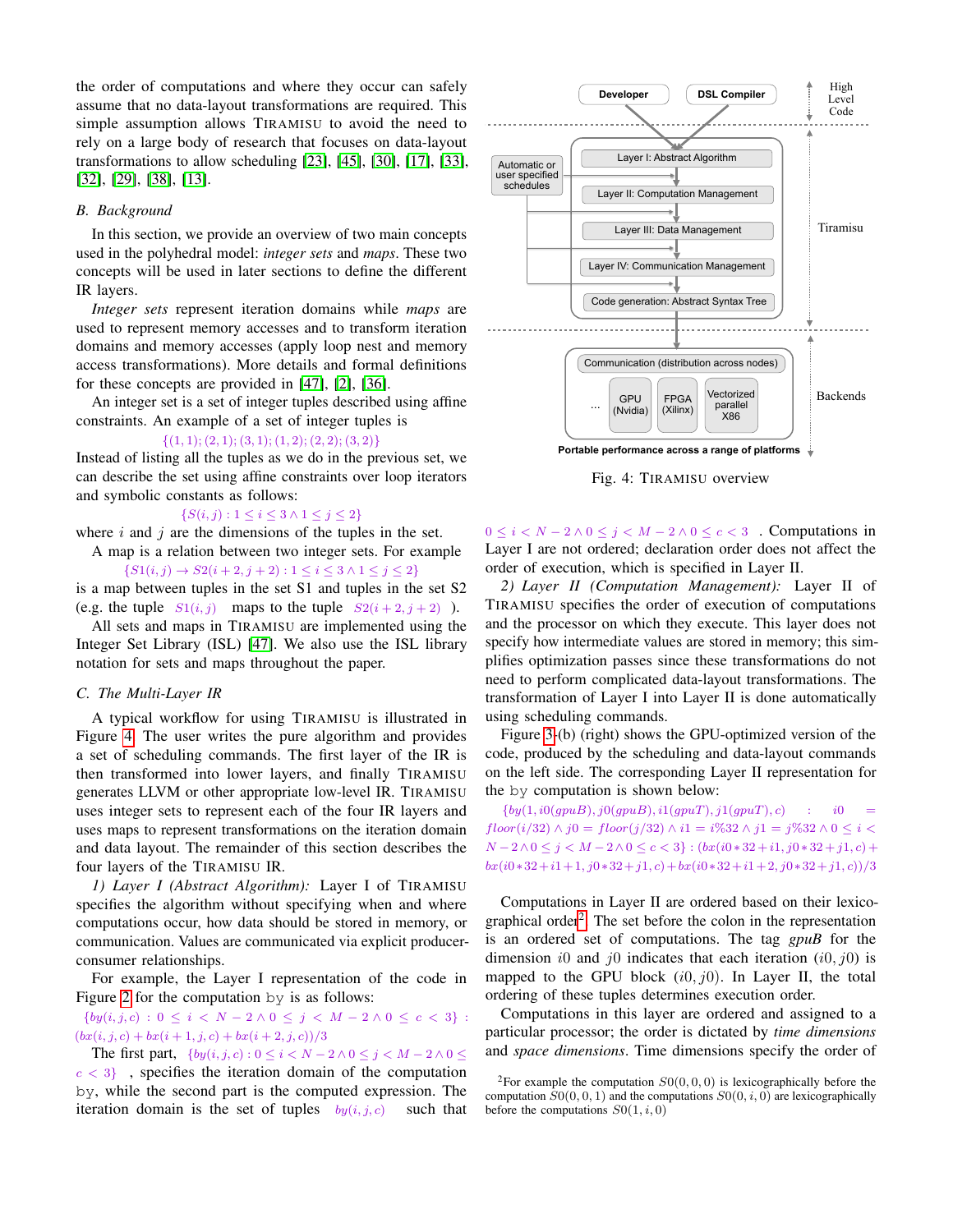execution relative to other computations while space dimensions specify on which processor each computation executes. Space dimensions are distinguished from time dimensions using tags, which consist of a processor type. Currently, TIRAMISU supports the following space tags:

| cpu  | the dimension runs on a CPU in a shared memory system |
|------|-------------------------------------------------------|
| node | the dimension maps to nodes in a distributed system   |
| qpuT | the dimension maps to a gpu thread dimension.         |
| qpuB | the dimension maps to a gpu block dimension.          |

Tagging a dimension with a processor type indicates that the dimension will be distributed over processors of that type; for example, tagging a dimension with *cpu* will execute each iteration of that loop dimension on a separate CPU.

Other tags that transform a dimension include:

vec(s) vectorize the dimension (*s* is the vector length) unroll unroll the dimension

Computations mapped to the same processor are ordered by projecting the computation set onto the time dimensions and comparing their lexicographical order.

*3) Layer III (Data Management):* Layer III makes the data layout concrete by specifying where intermediate values are stored. Any necessary buffer allocations/deallocations are also constructed in this level. TIRAMISU generates this layer automatically from Layer II by applying the scheduling commands for data mapping.

The data management layer specifies memory locations for storing computed values. It consists of the Layer II representation along with allocation/deallocation statements, and a set of *access relations*, which map a computation from Layer II to array elements read or written by that computation. Scalars are treated as single-element arrays. For each buffer, an allocation statement is created, specifying the type of the buffer and its size. Similarly, a deallocation statement is also added.

Possible data mappings in TIRAMISU include mapping computations to structures-of-arrays, arrays-of-structures, and contraction of multidimensional arrays into arrays with fewer dimensions or into scalars. It is also possible to specify more complicated accesses such as the storage of computations  $c(i, j)$ into the array elements  $c(i\%2, j\%2)$  or into  $c(j, i)$ .

In the example of Figure [3-](#page-4-0)(b) (left), setting the data access using by.store\_in(c, i, j) indicates that the result of the computation  $by(i, j, c)$  is stored in the array element  $by[c, i, j]$ . This command generates the following map in Layer III:

 ${by(1, i0(qpuB), j0(qpuB), i1(qpuT), j1(qpuT), c) \rightarrow by[c, i0*32 +}$  $i1, j0*32+j1$ ] :  $i0 = floor(i/32) \land j0 = floor(j/32) \land i1 = i\%32 \land j1 = j\%32$  $j\%32 \land 0 \leq i < N - 2 \land 0 \leq j < M - 2 \land 0 \leq c < 3$ 

Data mapping in TIRAMISU is an affine relation that maps each computation to a buffer element. TIRAMISU allows any data-layout mapping expressible as an affine relation.

*4) Layer IV (Communication Management):* Layer IV adds synchronization and communication operations to the representation, mapping them to the time-space domain, and concretizes

when statements for buffer allocation/deallocation occur. This layer is generated automatically from Layer III by applying userspecified commands. Any allocation or deallocation operation added in Layer III is also mapped to the time-space domain in this layer.

## V. COMPILER IMPLEMENTATION

Since the main contribution of this paper is not in introducing new techniques for code generation, we only provide a high level overview of how TIRAMISU generates the IR layers and target code. Throughout the section, we refer the reader to the appropriate literature for more details.

In the rest of this section we describe how scheduling commands transform Layers I, II, III and IV. We also describe how target code is generated from Layer IV.

*a) Transforming Layer I into Layer II:* Transforming Layer I into Layer II is done using two types of scheduling commands: (1) commands for loop nest transformations (such as tile(), split(), shift(), interchange()); and (2) commands for mapping loop levels to hardware (including parallelize(), vectorize(), gpu()).

The first type of scheduling command applies a map that transforms the iteration domain. For example, when a tiling command is applied on the by computation in Figure [2,](#page-2-1) it gets translated into the following map:

 ${by(i, j, c) \rightarrow by(i0, j0, i1, j1, c) : i0 = floor(i/32) \land i1 = i\%32}$  $j0 = floor(j/32) \land j1 = j\%32 \land 0 \le i < N \land 0 \le j < N$ }

This map is then applied on the Layer I representation, producing the Layer II representation. Composing transformations is done by composing different maps, since the composition of two affine maps is an affine map.

The second type of command adds space tags to dimensions to indicate which loop levels to parallelize, vectorize, map to GPU blocks, and so on.

*b) Transforming Layer II into Layer III:* This is done by augmenting Layer II with access relations. By default, TIRAMISU uses identity access relations (i.e., access relations that store a computation  $C(i, j)$  into a buffer  $C[i, j]$ ). If the store\_in() command is used, the access relation is deduced from that command instead. Buffer allocations are also added while transforming Layer II into Layer III. The scheduling command b.allocate\_at( $C$ , i) creates a new statement that allocates the buffer b in the same loop nest of the computation C but at loop level i.

*c) Transforming Layer III into Layer IV:* Scheduling commands for data communication (send and receive), synchronization, and for copying data between global, shared and local memory are all translated into statements. For example, the send() and receive() commands are translated into function calls that will be translated into MPI calls during code generation.

## *A. Code Generation*

Generating code from the set of computations in Layer IV amounts to generating nested loops that visit each computation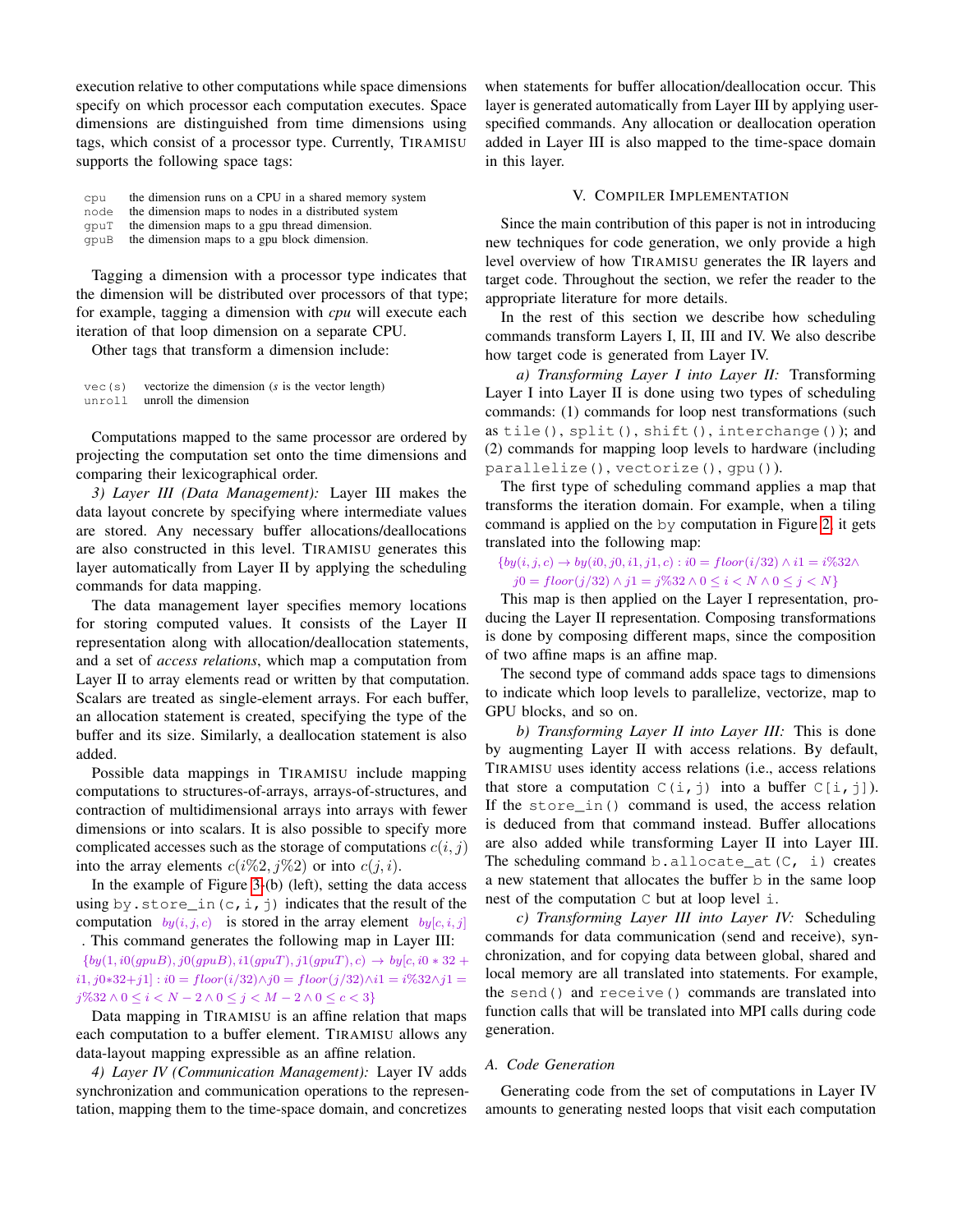in the set, once and only once, while following the lexicographical ordering between the computations [\[5\]](#page-11-13), [\[27\]](#page-12-6), [\[38\]](#page-12-11). TIRAMISU relies on an implementation of the Cloog [\[5\]](#page-11-13) code generation algorithm provided by the ISL library [\[47\]](#page-12-31). The TIRAMISU code generator takes Layer IV IR and generates an abstract syntax tree (AST). The AST is then traversed to generate lower level code for specific hardware architectures (depending on the target backend).

The multicore CPU code generator generates LLVM IR from the AST. In order to generate LLVM IR, we use Halide as a library: we first generate the Halide IR then we lower the Halide IR to LLVM IR using Halide. We do not use Halide to perform any high level code optimization. All the code optimizations are performed by TIRAMISU before generating the Halide IR. The Halide compiler then lowers the Halide IR loops into LLVM IR.

The GPU code generator generates LLVM IR for the host code and CUDA for the kernel code. Data copy commands and information about where to store buffers (shared, constant, or global memory) are all provided in Layer IV. TIRAMISU translates these into the equivalent CUDA data copy calls and buffer allocations in the generated code. Computation dimensions tagged with GPU thread or GPU block tags are translated into the appropriate GPU thread and block IDs in the lowered code. The TIRAMISU code generator can generate coalesced array accesses and can use shared and constant memories. It can also avoid thread divergence by separating full tiles (loop nests with a size that is multiple of the tile size) from partial tiles (the remaining part of a loop).

The code generator for distributed memory systems utilizes MPI. During code generation, all the function calls for data copying are translated to the equivalent MPI function calls. The generated code is postprocessed and each distributed loop is converted into a conditional based on the MPI rank of the executing process. For example:

**for**(q in 1..N-1) {...} // distribute on q

becomes:

q = get\_rank(); **if** (q≥1 and q<N-1) {...}

#### *B. Support for Non-Affine Iteration Spaces*

TIRAMISU represents non-affine array accesses, non-affine loop bounds, and non-affine conditionals in a way similar to Benabderrahmane et al. [\[6\]](#page-11-14). For example, a conditional is transformed into a predicate and attached to the computation. The list of accesses of the computation is the union of the accesses of the computation in the two branches of the conditional; this is an over-approximation. During code generation, a preprocessing step inserts the conditional back into the generated code. The efficiency of these techniques was demonstrated by Benabderrahmane et al. [\[6\]](#page-11-14) and was confirmed in the PENCIL compiler [\[4\]](#page-11-4). Our experiences in general, as well as the experiments in this paper, show that these approximations do not hamper performance.

<span id="page-8-1"></span>

Fig. 5: Normalized Execution Times for Deep Learning, Linear and Tensor Algebra Benchmarks.

#### VI. EVALUATION

We evaluate TIRAMISU on two sets of benchmarks. The first is a set of deep learning and linear algebra benchmarks. The second is a set of image processing benchmarks.

We performed the evaluation on a cluster of 16 nodes. Each node is a dual-socket machine with two 24-core Intel Xeon E5- 2680v3 CPUs, 128 GB RAM, Ubuntu 14.04, and an Infiniband interconnect. We use the MVAPICH2 2.0 [\[25\]](#page-12-33) implementation of MPI for the distributed tests. The multicore experiments (CPU) are performed on one of these nodes. GPU experiments are performed on an NVIDIA Tesla K40 with 12 GB of RAM. Each experiment is repeated  $30\times$  and the median time is reported.

#### *A. Deep Learning and Linear Algebra Benchmarks*

We evaluated TIRAMISU by implementing a set of deep learning and linear algebra benchmarks, including Conv (a direct implementation of a neural network convolution layer), VGG (a block of a VGG neural network), and sgemm (matrix multiplication used to implement convolutions), HPCG (a benchmark for multigrid preconditioned conjugate gradient,  $CG)^3$  $CG)^3$ , and Baryon (a dense tensor contraction code for constructing Baryon Building Blocks [\[16\]](#page-11-15)). For all of these benchmarks, we compare the TIRAMISU implementation with Intel MKL, except for HPCG and Baryon, where we compare TIRAMISU with reference implementations. Figure [5](#page-8-1) shows a comparison between the performance of CPU code generated by Tiramisu and reference code. For sgemm and HPCG we use matrices of size  $1060 \times 1060$  and vectors of size 1060 while for Conv and VGG we use  $512 \times 512$  as the data input size, 16 as the number of input/output features and a batch size of 32. For Baryon, we use the same tensor sizes as in the reference code.

For sgemm, TIRAMISU matches the performance of Intel MKL. sgemm is interesting in particular because the Intel MKL implementation of this kernel is well-known for its handoptimized performance. We used a large set of optimizations to match Intel MKL. These optimizations include two-level

<span id="page-8-0"></span><sup>3</sup><http://www.hpcg-benchmark.org/>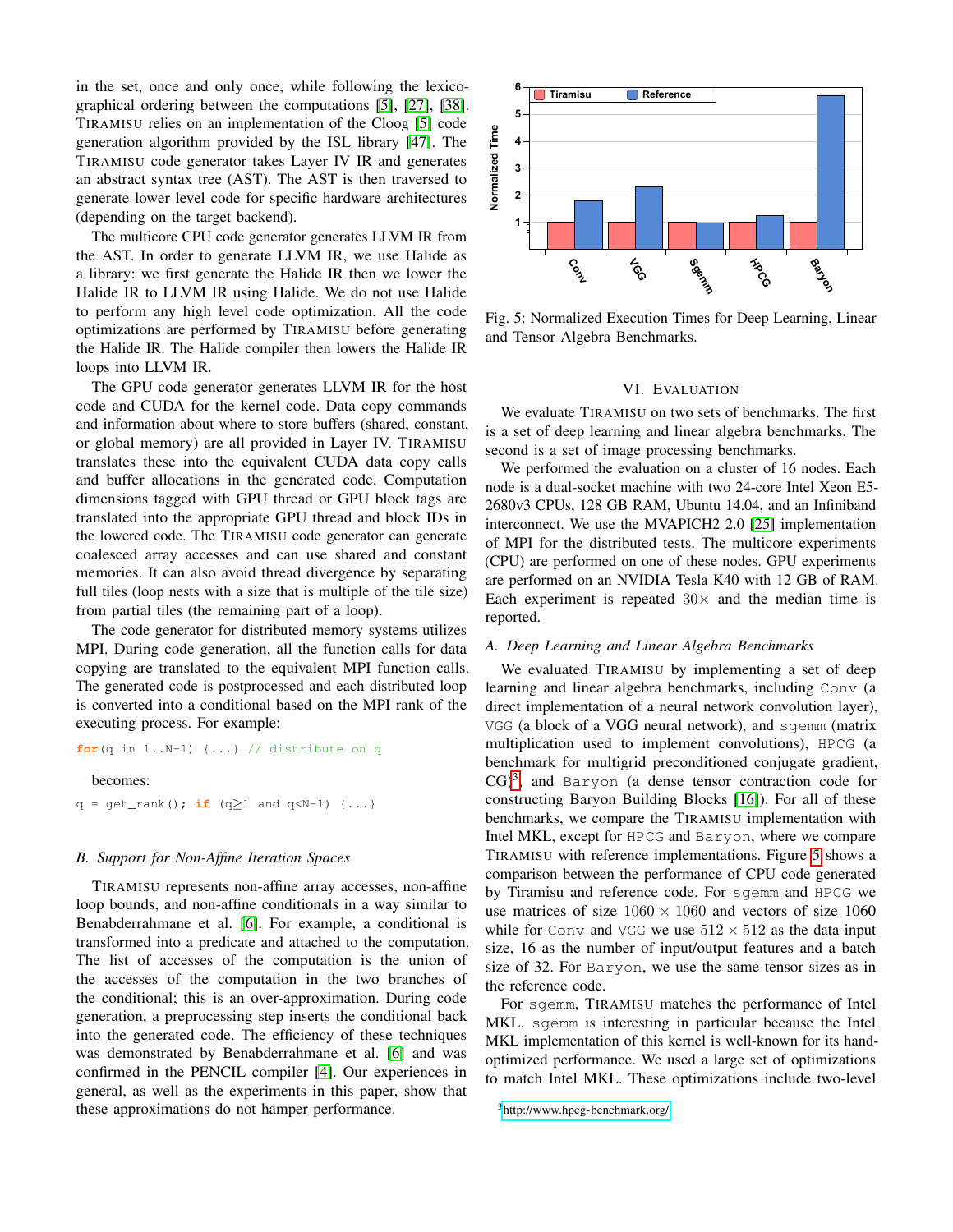blocking of the three-dimensional sgemm loop, vectorization, unrolling, array packing, register blocking, and separation of full and partial tiles (which is crucial to enable vectorization, unrolling, and reducing control overhead). We also used autotuning to find the best tile size and unrolling factor for the machine on which we run our experiments.

For the Conv kernel, TIRAMISU outperforms the Intel MKL implementation because the TIRAMISU-generated code uses a fixed size for the convolution filter. We generate specialized versions for common convolution filter sizes  $(3 \times 3, 5 \times 5,$  $7 \times 7$ ,  $9 \times 9$  and  $11 \times 11$ ). This allows the TIRAMISU compiler to apply optimizations that Intel MKL does not perform; for example this allows TIRAMISU to unroll the innermost (convolution filter) loops since their size is known at compile time. In VGG, TIRAMISU fuses the two convolution loops of the VGG block, which improves data locality. In addition, we generate code with fixed sizes for convolution filters (as we did in Conv). This provides  $2.3 \times$  speedup over Intel MKL. The TIRAMISU speedup over the Baryon reference code is achieved through vectorization, but this vectorization is not trivial since it requires the application of array expansion and then the use of scatter/gather operations, which are both not implemented in the reference Baryon code.

## *B. Image Processing Benchmarks*

We used the following image processing benchmarks in our evaluation: edgeDetector, a ring blur followed by Roberts edge detection [\[41\]](#page-12-34); cvtColor, which converts an RGB image to grayscale; conv2D, a simple 2D convolution; warpAffine, which does affine warping on an image; gaussian, which performs a gaussian blur; nb, a synthetic pipeline composed of 4 stages that computes a negative and a brightened image from the same input image; and ticket #2373, a code snippet from a bug filed against Halide. This code simply has a loop that assigns a value to an array but the iteration space is not rectangular (it tests if  $x \ge$  $r$  where x and  $r$  are loop iterators). The inferred bounds in this code are over-approximated, causing the generated code to fail due to an assertion during execution. Four of these benchmarks have non-affine array accesses and nonaffine conditionals for clamping (to handle boundary cases): edgeDetector, conv2D, warpAffine and gaussian. We used a  $2112 \times 3520$  RGB input image for the experiments.

We compare TIRAMISU with two other compilers: Halide [\[39\]](#page-12-15), an industrial-quality DSL for image processing that has a scheduling language, and PENCIL [\[3\]](#page-11-5), a state-of-the-art fully automatic polyhedral compiler.

Figure [6](#page-10-0) compares the normalized execution time of code generated by TIRAMISU to other state-of-the-art frameworks on three architectures: single-node multicore, GPU and distributed (16 nodes). For the single-node multicore and GPU we compare TIRAMISU to Halide and PENCIL. For the distributed architecture, we compare to distributed Halide [\[15\]](#page-11-8).

*a) Single-node multicore:* In four of the benchmarks, the performance of the code generated by TIRAMISU matches the performance of Halide. We use the same schedule for both implementations; these schedules were hand-written by Halide experts. The results for edgeDetector, conv2D, warpAffine and gaussian, which have non-affine array accesses and conditionals, show that TIRAMISU handles such access patterns efficiently.

Two of the other benchmarks, edgeDetector and ticket #2373, cannot be implemented in Halide. The following code snippet shows edgeDetector:

```
/* Ring Blur Filter *<br>R(i, j) = (Img(i-1, j-1)<br>Img(i, j-1)
                                                          \begin{array}{cccc} +&\text{Img}(i-1,j) & +&\text{Img}(i-1,j+1)+ & +& \text{Img}(i,j+1) & +& \end{array}\text{Im}g(i,j-1) + \text{Im}g(i+1,j) + \text{Im}g(i+1,j) + \text{Im}g(i+1,j+1))/8<br>
/* Roberts Edge Detection Filter */
\text{Img}(i, j) = \text{abs}(R(i, j) - R(i+1, j-1)) + \text{abs}(R(i+1, j) - R(i, j-1))
```
edgeDetector creates a cyclic dependence graph with a cycle length  $\geq 1$  ( R is written in the first statement and read in the second while Img is written in the second and read in the first), but Halide can only express programs with an acyclic dependence graph, with some exceptions; this restriction is imposed by the Halide language and compiler to avoid the need to prove the legality of some optimizations (since proving the legality of certain optimizations is difficult in the Halide interval-based representation). TIRAMISU does not have this restriction since it checks transformation legality using dependence analysis [\[18\]](#page-12-35).

In ticket #2373, which exhibits a triangular iteration domain, Halide's bounds inference over-approximates the computed bounds, which leads the generated code to fail in execution. This over-approximation in Halide is due to the use of intervals to represent iteration domains, which prevents Halide from performing precise bounds inference for nonrectangular iteration spaces. TIRAMISU can handle this case naturally since it relies on the polyhedral model where sets can include any affine constraint in addition to loop bounds. These examples show that the model exposed by TIRAMISU naturally supports more complicated code patterns than an advanced, mature DSL compiler.

For nb, the code generated from TIRAMISU achieves  $3.77\times$ speedup over the Halide-generated code. This is primarily due to loop fusion. In this code, TIRAMISU enhances data locality by fusing loops into one loop; this is not possible in Halide, which cannot fuse loops if they update the same buffer. Halide makes this conservative assumption because otherwise it cannot prove the fusion is legal. This is not the case for TIRAMISU, which uses dependence analysis to prove correctness.

The slowdown of the PENCIL compiler in gaussian is due to a suboptimal decision made by PENCIL. The gaussian kernel is composed of two successive loop nests (each of them contains three loop levels). PENCIL decides to interchange the two innermost loop levels in order to enable the fusion of the two successive loop nests. This decision minimizes the distance between producer and consumer statements (first and second loop nests), but it also reduces spatial locality because it leads to non-contiguous memory accesses. The right decision in this case is a trade-off. Such a trade-off is not captured by the Pluto automatic scheduling algorithm used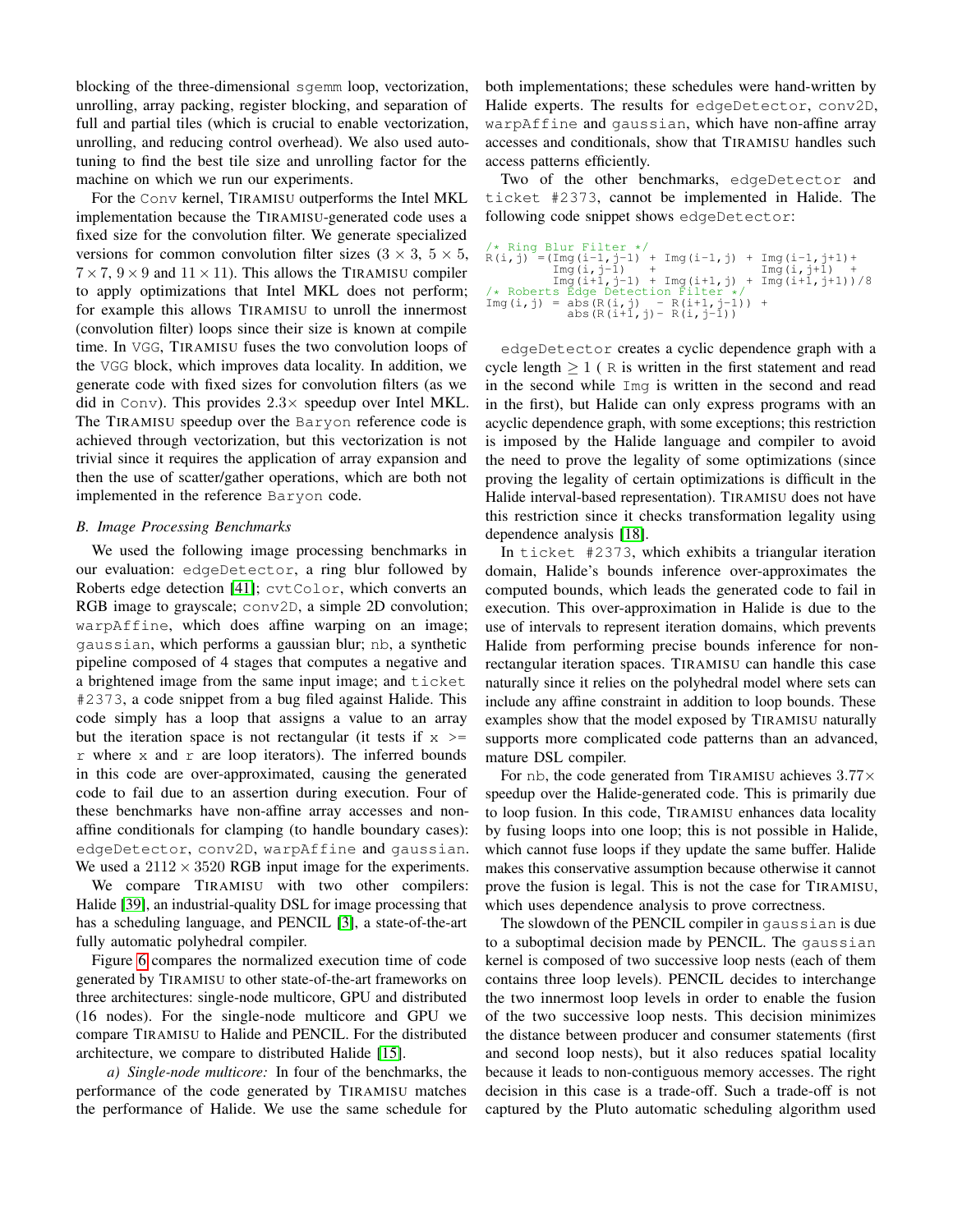<span id="page-10-0"></span>

| Architectures Frameworks |               |                  | <b>Benchmarks</b> |                     |                |          |      |                 |  |
|--------------------------|---------------|------------------|-------------------|---------------------|----------------|----------|------|-----------------|--|
|                          |               | edge<br>Detector | cytColor          | Conv <sub>2</sub> D | warp<br>Affine | gaussian | nb   | ticket<br>#2373 |  |
|                          |               |                  |                   |                     |                |          |      |                 |  |
|                          | Tiramisu      | 1                |                   |                     |                |          |      |                 |  |
| Single-node<br>multicore | Halide        |                  |                   |                     |                |          | 3.77 |                 |  |
|                          | <b>PENCIL</b> | 2.43             | 2.39              | 11.82               | 10.2           | 5.82     |      | 1               |  |
|                          |               |                  |                   |                     |                |          |      |                 |  |
|                          | Tiramisu      | 1.05             | 1                 | 1                   |                | 1        | 4    | 1               |  |
| <b>GPU</b>               | Halide        | ۰                | 1                 | 1.3                 |                | 1.3      | 1.7  |                 |  |
|                          | <b>PENCIL</b> | 1                | 1                 | 1.33                |                | 1.2      | 1.02 | 1               |  |
|                          |               |                  |                   |                     |                |          |      |                 |  |
| <b>Distributed</b>       | Tiramisu      | 1                | 1                 |                     |                | 1        |      | 1               |  |
| $(16$ Nodes)             | Dist-Halide   | ۰                | 1.31              | 3.25                | 2.54           | 1.57     | 1.45 |                 |  |

Fig. 6: A heatmap comparing the normalized execution times of code generated by TIRAMISU with other frameworks (lower is better). Comparison is performed on three architectures: single-node multicore, GPU, distributed (16 nodes). "-" indicates unsupported benchmarks.

within PENCIL. For the other kernels, both TIRAMISU and Halide apply vectorization and unrolling on the innermost loops, while PENCIL does not since the multicore code generator of PENCIL does not implement these two optimizations. For warpAffine, both TIRAMISU and Halide have a high speedup over PENCIL because the unique loop nest in this benchmark has 25 statements, and vectorizing the innermost loop transforms all of these statements to their vector equivalent while unrolling increases register reuse and instruction level parallelism on the 24 cores of the test machine.

*b) GPU:* For the GPU backend, the reported times are the total execution times (data copy and kernel execution). Code generated by TIRAMISU for conv2D and gaussian is faster than that of Halide because code generated by TIRAMISU uses constant memory to store the weights array, while the current version of Halide does not use constant memory for its PTX backend. The only difference between the schedule of TIRAMISU and Halide in these benchmarks is the use of tag\_gpu\_constant() in TIRAMISU. Data copy times, for all the filters, are the same for TIRAMISU and Halide. For nb, the code generated by TIRAMISU achieves  $1.7\times$  speedup over that generated by Halide because TIRAMISU is able to apply loop fusion, which Halide cannot apply.

Compared to PENCIL, the speedup in conv2D and gaussian is due to the fact that PENCIL generates unnecessarily complicated control flow within the CUDA kernel, which leads to thread divergence.

*c) Distributed:* We assume the data are already distributed across the nodes by rows. Of these benchmarks, nb, cvtColor and ticket #2373 do not require any communication; the other four require communication due to overlapping boundary regions in the distributed data.

Figure [6](#page-10-0) compares the execution time of distributed TIRAMISU and distributed Halide. TIRAMISU is faster than distributed Halide in each case. It achieves up to  $3.25\times$  speedup for conv2D. For the kernels involving communication, code generated by distributed Halide has two problems compared to

<span id="page-10-2"></span>

Fig. 7: Speedup of code generated by distributed TIRAMISU for 2, 4, 8, and 16 nodes. The baseline is the execution time on 2 nodes.

TIRAMISU: distributed Halide overestimates the amount of data it needs to send, and unnecessarily packs together contiguous data into a separate buffer before sending.

Distributed Halide overestimates the amount of data it needs to send because the benchmarks have array accesses that cannot be analyzed statically (the array accesses are clamped<sup>[4](#page-10-1)</sup> to handle boundary cases), therefore distributed Halide cannot compute the exact amount of data to send. To avoid this problem, TIRAMISU uses explicit communication using the send() and receive() scheduling commands. The use of these two commands is the only difference between the TIRAMISU and distributed Halide. These commands allow the user to specify exactly the amount of data to send and also allow the compiler to avoid unnecessary packing.

Figure [7](#page-10-2) shows the speedup of the kernels with distributed TIRAMISU when running on 2, 4, 8, and 16 nodes. This graph shows that distributed code generated from TIRAMISU scales well as the number of nodes increases (strong scaling).

<span id="page-10-1"></span><sup>4</sup>clamp(i, 0, N) returns 0 if  $i < 0$ , N if  $i > N$ , i otherwise.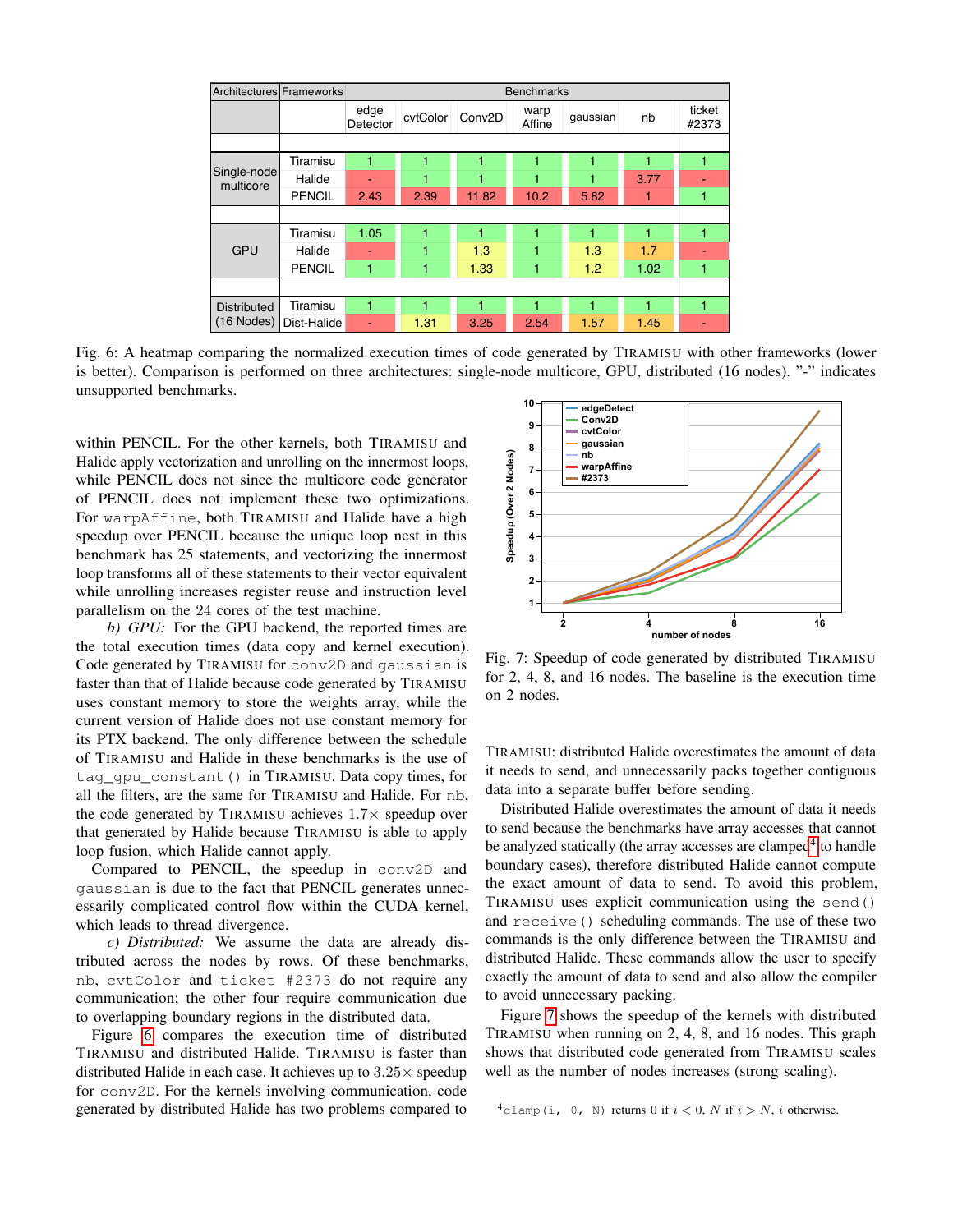## VII. CONCLUSION

This paper introduces TIRAMISU, a polyhedral compiler framework that features a scheduling language with commands for targeting multicore CPUs, GPUs, and distributed systems. A four-layer intermediate representation that separates the algorithm, when and where computations occur, the data layout and the communication is used to implement the compiler. We evaluate TIRAMISU by targeting a variety of backends and demonstrate that it generates code matching or outperforming state-of-the-art frameworks and hand-tuned code.

## ACKNOWLEDGEMENTS

This work was supported by the ADA Research Center, a JUMP Center co-sponsored by SRC and DARPA.

#### **REFERENCES**

- <span id="page-11-6"></span>[1] Saman P. Amarasinghe and Monica S. Lam. Communication optimization and code generation for distributed memory machines. *SIGPLAN Not.*, 28(6):126–138, June 1993.
- <span id="page-11-12"></span>[2] Riyadh Baghdadi, U. Beaugnon, A. Cohen, T. Grosser, M. Kruse, C. Reddy, S. Verdoolaege, J. Absar, S. v. Haastregt, A. Kravets, A. Lokhmotov, A. Betts, J. Ketema, A. F. Donaldson, R. David, and E. Hajiyev. Pencil: a platform-neutral compute intermediate language for accelerator programming. In *under review*, 2015.
- <span id="page-11-5"></span>[3] Riyadh Baghdadi, Ulysse Beaugnon, Albert Cohen, Tobias Grosser, Michael Kruse, Chandan Reddy, Sven Verdoolaege, Adam Betts, Alastair F. Donaldson, Jeroen Ketema, Javed Absar, Sven van Haastregt, Alexey Kravets, Anton Lokhmotov, Robert David, and Elnar Hajiyev. Pencil: A platform-neutral compute intermediate language for accelerator programming. In *Proceedings of the 2015 International Conference on Parallel Architecture and Compilation (PACT)*, PACT '15, pages 138–149, Washington, DC, USA, 2015. IEEE Computer Society.
- <span id="page-11-4"></span>[4] Riyadh Baghdadi, Albert Cohen, Tobias Grosser, Sven Verdoolaege, Anton Lokhmotov, Javed Absar, Sven van Haastregt, Alexey Kravets, and Alastair F. Donaldson. PENCIL language specification. Research Rep. RR-8706, INRIA, 2015.
- <span id="page-11-13"></span>[5] Cédric Bastoul. Code generation in the polyhedral model is easier than you think. In *PACT–13 IEEE International Conference on Parallel Architecture and Compilation Techniques*, pages 7–16, Juan-les-Pins, France, September 2004. Classement CORE : A, nombre de papiers acceptés : 23, soumis : 122, student award.
- <span id="page-11-14"></span>[6] Mohamed-Walid Benabderrahmane, Louis-Noël Pouchet, Albert Cohen, and Cédric Bastoul. The polyhedral model is more widely applicable than you think. In *Proceedings of the 19th Joint European Conference on Theory and Practice of Software, International Conference on Compiler Construction*, CC'10/ETAPS'10. Springer-Verlag, 2010.
- <span id="page-11-7"></span>[7] U. Bondhugula. Compiling affine loop nests for distributed-memory parallel architectures. In *2013 SC - International Conference for High Performance Computing, Networking, Storage and Analysis (SC)*, pages 1–12, Nov 2013.
- <span id="page-11-0"></span>[8] Uday Bondhugula, Albert Hartono, J. Ramanujam, and P. Sadayappan. A practical automatic polyhedral parallelizer and locality optimizer. In *PLDI*, pages 101–113, 2008.
- <span id="page-11-10"></span>[9] Hassan Chafi, Arvind K. Sujeeth, Kevin J. Brown, HyoukJoong Lee, Anand R. Atreya, and Kunle Olukotun. A domain-specific approach to heterogeneous parallelism. In *PPoPP*, pages 35–46, 2011.
- <span id="page-11-2"></span>[10] Chun Chen, Jacqueline Chame, and Mary Hall. Chill: A framework for composing high-level loop transformations. Technical Report 08-897, U. of Southern California, 2008.
- <span id="page-11-9"></span>[11] Tianqi Chen, Thierry Moreau, Ziheng Jiang, Haichen Shen, Eddie Q. Yan, Leyuan Wang, Yuwei Hu, Luis Ceze, Carlos Guestrin, and Arvind Krishnamurthy. TVM: end-to-end optimization stack for deep learning. *CoRR*, abs/1802.04799, 2018.
- <span id="page-11-11"></span>[12] Alexander Collins, Dominik Grewe, Vinod Grover, Sean Lee, and Adriana Susnea. Nova: A functional language for data parallelism. In *Proceedings of ACM SIGPLAN International Workshop on Libraries, Languages, and Compilers for Array Programming*, ARRAY'14, pages 8:8–8:13, New York, NY, USA, 2014. ACM.
- <span id="page-11-1"></span>[13] Alain Darte and Guillaume Huard. New complexity results on array contraction and related problems. *J. VLSI Signal Process. Syst.*, 40(1):35– 55, May 2005.
- <span id="page-11-3"></span>[14] Emanuele Del Sozzo, Riyadh Baghdadi, Saman Amarasinghe, and Marco Domenico Santambrogio. A unified backend for targeting fpgas from dsls. In *2018 IEEE 29th International Conference on Applicationspecific Systems, Architectures and Processors (ASAP)*, pages 1–8, July 2018.
- <span id="page-11-8"></span>[15] Tyler Denniston, Shoaib Kamil, and Saman Amarasinghe. Distributed halide. In *Proceedings of the 21st ACM SIGPLAN Symposium on Principles and Practice of Parallel Programming*, page 5. ACM, 2016.
- <span id="page-11-15"></span>[16] William Detmold and Kostas Orginos. Nuclear correlation functions in lattice qcd. *Physical Review D*, 87(11):114512, 2013.